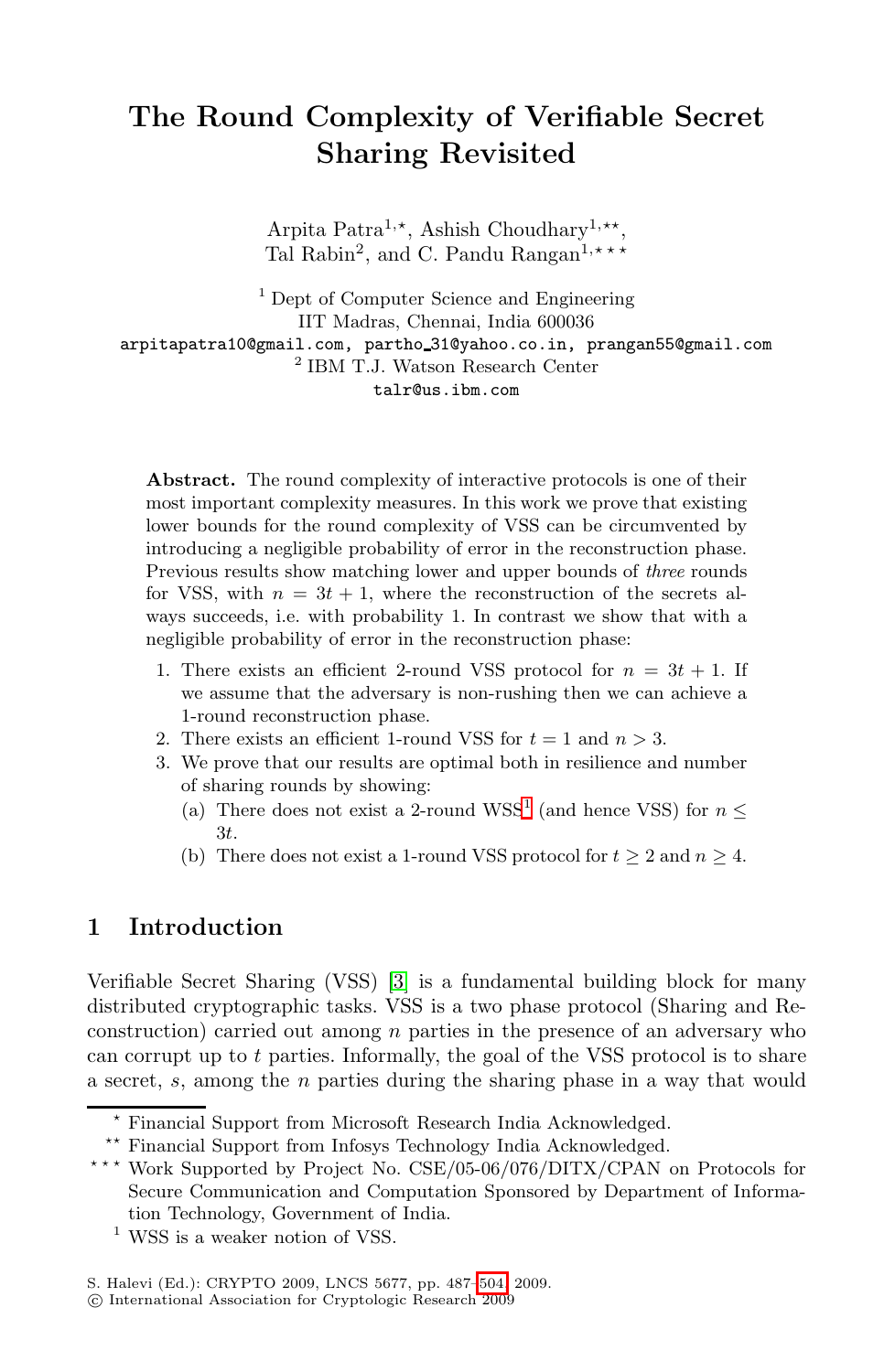later allow for a unique reconstruction of this secret in the reconstruction phase, while preserving the secrecy of s until the reconstruction phase.

Due to the central importance of VSS in the context of many cryptographic protocols such as multiparty computation, Byzantine agreement, etc, the problem has drawn much attention over the years (e.g. [1,2,4,5,6,7,8,12,18]) and many aspects of the problem have been studied. Round complexity is one of the most important complexity measures of interactive protocols. The study of the round complexity [of V](#page-16-1)SS in the information theoretic security setting, i.e. under the assumption of a *computationally unb[oun](#page-16-2)ded adversary*, was initiated by Gennaro et al. [11]. Their investigation was conducted under the assumption that the protocols are error-free. They refer to the round complexity of VSS as the number of rounds in the sharing phase and prove that a 3-round error-free VSS is possible only if  $n \geq 3t + 1$ , and match it with an inefficient upper bound. Fitzi et al. [10] show an optimal efficient 3-round VSS protocol in this setting. The protocol of Fitzi et al. used the broadcast channel in more than one round of the sharing phase and Katz et al. [14] showed how to achieve the same result while using a single round of broadcast. The lower bound from [11] (and the matching upper bounds) consider *error-free* VSS, where the VSS properties are satisfied without any probability of error.

In this work we investigate the question of whether the lower bounds for the round complexity of VSS can be overcome by introducing a negligible probability of error.

**Our Results:** We prove that existing lower bounds for the round complexity of VSS can be circumvented by introducing a negligible probability of error in the reconstruction phase. [S](#page-16-3)[pec](#page-16-4)ifically, we show that:

1. There exists an efficient 2-round VSS protocol for  $n = 3t + 1$ . This protocol has a 2-round reconstruction phase. If we assume that the adversary is non-rushing then we can achieve a 1-round reconstruction phase. A rushing adversary can wait to hear the incoming messages in a given round prior to sending out its own messages.

This matches the sharing phase round complexity of the best known protocols in the computational setting [9,16] [with](#page-16-1) no set-up assumptions (but note that these protocols use a one round reconstruction phase).

- 2. There exists an efficient 1-round VSS for  $t = 1$  and  $n \ge 4$ .
- 3. We prove that our results are optimal both in resilience and number of sharing rounds by proving:
	- (a) There does not exist a 2-round WSS (and henc[e V](#page-17-1)SS) for  $n \leq 3t$ .
	- (b) There is no 1-round VSS protocol for  $t \geq 2$  and  $n \geq 4^2$ .

Our protocols also achieve the design optimization of Katz et al. [14] and use a single round of broadcast in the sharing phase and no broadcasts at all in the reconstruction phase.

To achieve our goal of constructing a VSS protocol, we follow the structure of [17,18], where we first design a Weak Secret Sharing (WSS) protocol and

<sup>&</sup>lt;sup>2</sup> We note that there exists a 1-round WSS protocol with  $n > 3t$  (see Appendix A).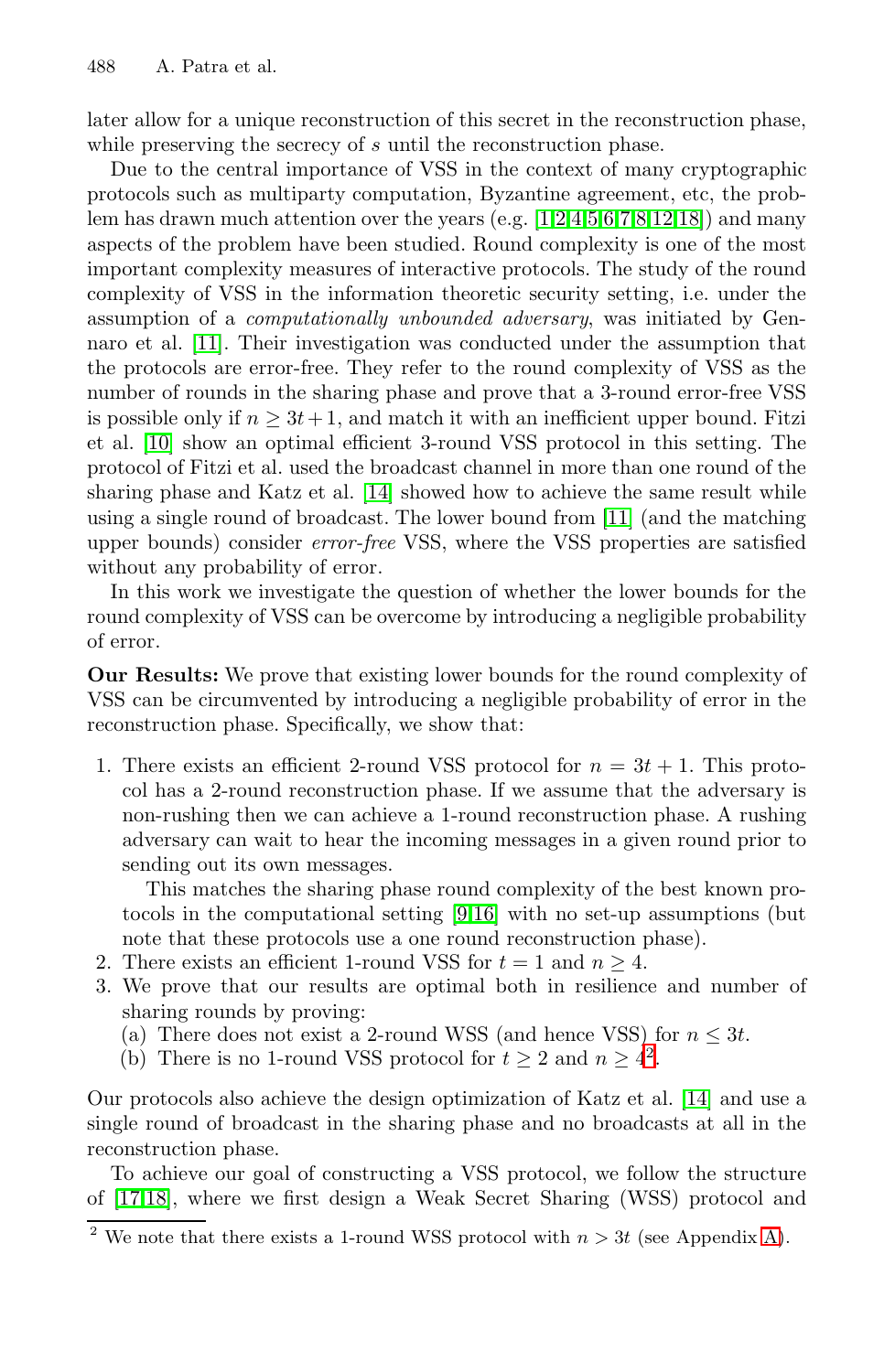then use it as a building block for VSS. Informally WSS is a primitive which satisfies the same properties as VSS except for the commitment property. VSS has a *strong commitment*, which requires that at the end of the sharing, there is a fixed value s<sup>∗</sup> and that the honest parties output this value in the reconstruction phase. In contrast, WSS has a *weaker commitment* property which requires that at the end of the reconstruction phase, the honest parties output  $s^*$  or NULL. The novelty of our protocol is in the specific design of the WSS component and the way we use it to build the round optimal VSS.

<span id="page-2-1"></span>**On the Definition of Round Complexity of VSS:** As we have stated ear[lie](#page-16-1)r, the common definition for the round complexity of [VS](#page-2-0)S is the number of rounds in the sharing phase. This is a natural definition for the perfect (i.e., zero error) setting, as the reconstruction can always be done in one round (by having all parties reveal their complete view generated at the end of sharing phase). However, in our protocols we have a reconstruction phase that cannot be collapsed into a single round. This indicates that a different definition for the round complexity of VSS may be needed, which is the total number of rounds in the sharing pl[us](#page-16-2) [the](#page-16-5) number of rounds in the reconstruction. Both the previous VSS results [10,11,14] and our result exhibit a VSS with a *total* of four rounds<sup>3</sup>. This introduces the question of what is the lower bound on the total number of rounds for VSS.

## **2 Preliminaries**

We follow the network model of [11,18]. Specifically, we consider a setting with n parties  $\mathcal{P} = \{P_1, P_2, \ldots, P_n\}$  that are pairwise connected by a private and authenticated channel. We further assume that all parties have access to a common broadcast channel and there exists a *malicious, computationally unbounded adversary*  $A_t$ , that can corrupt up to t parties, out of n parties. The adversary controls and coordinates the actions of the corrupted/faulty parties. We further allow the adversary to be rushing, i.e. in every round of communication it can wait to hear the messages of the honest parties before sending his own messages. For simplicity we describe our protocols for a static adversary, who corrupts all the parties at the beginning of the protocol. However, our results also hold for a stronger adaptive adversary. Given a security parameter  $k$ , we assume that the protocols operate with values from a finite field  $\mathbb{F} = GF(q)$ , where  $q = 2^k$ . Thus, each element of  $\mathbb F$  can be represented by k bits. Moreover, without loss of generality, we assume that  $n = poly(k)$ . The error probability of our protocols will be  $2^{-\Omega(k)}$ . We say that our protocols are efficient if the communication and computation of the parties are polynomial in the security parameter  $k$ . All the protocols presented in this paper perform computation and communication

<span id="page-2-0"></span> $\frac{3}{3}$  As the total number of rounds in both protocols is the same, the question of which protocol to use depends on the application. For applications where there is a need of more efficiency during the sharing, i.e. fewer number of rounds, the two round sharing protocol should be used.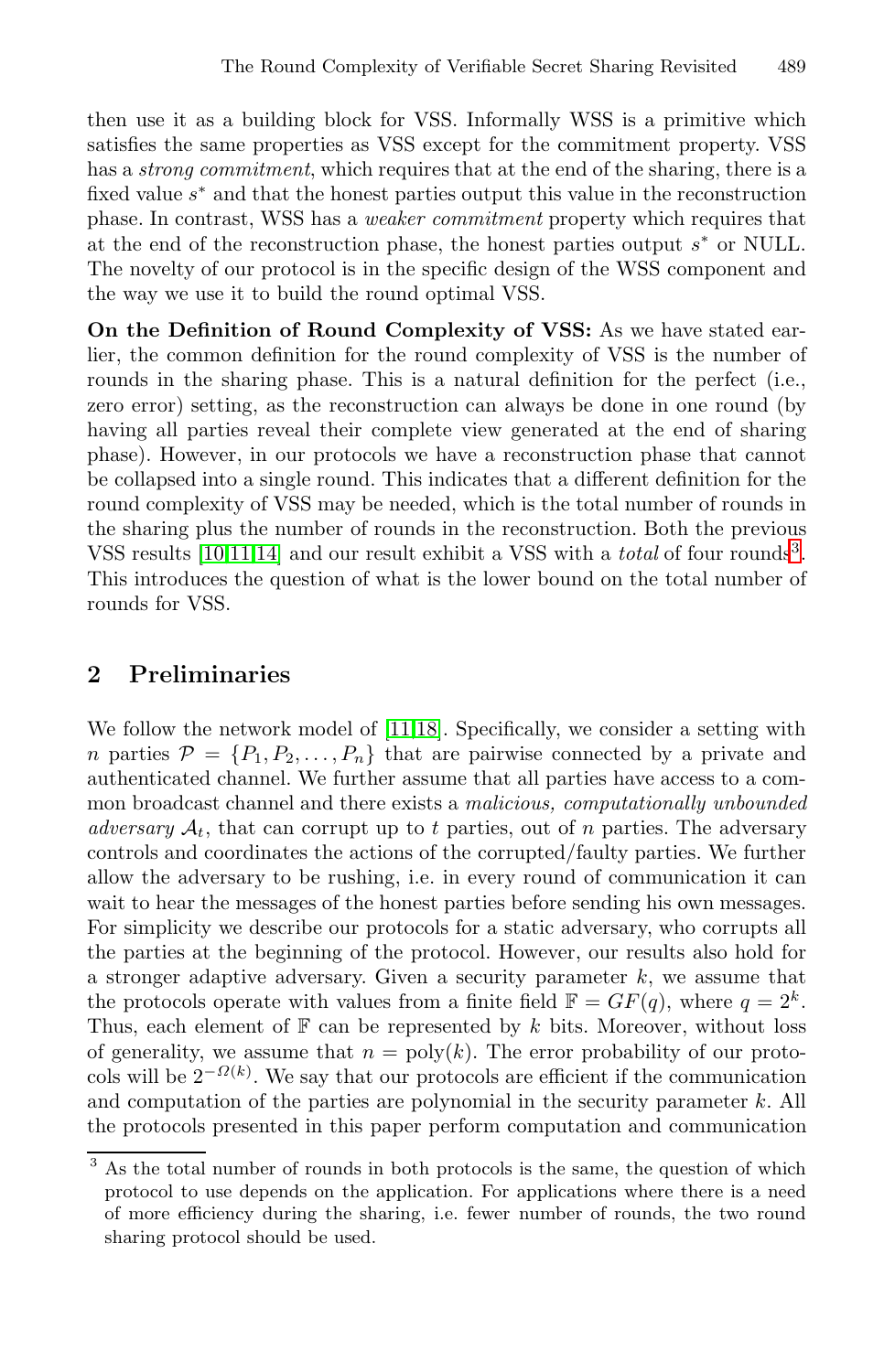which are  $poly(k)$ . We assume the system to be synchronous. Therefore the protocols operate in a s[eq](#page-16-0)uence of rounds, where in each round, a party performs some local computation, sends new messages to the other parties through the private channels and broadcasts some information over the broadcast channel, then it receives the messages that were sent by the other parties in this round on the private and broadcast channels.

### **2.1 Ver[ifi](#page-3-0)able Secret Sharing (VSS)**

We now present the definition of VSS [3]. In a VSS protocol there is a distinguished party  $D \in \mathcal{P}$ , that holds an input  $s \in \mathbb{F}$  referred to as the secret. The protocol consists of two phases, a sharing phase and a reconstruction phase. We call an *n* party protocol with adversary  $A_t$  an  $(n, t)$ *-VSS* protocol if it satisfies the following conditions for dealer  $D$  holding secret  $s$ :

- **Secrecy.** If D is honest then the adversary's view during the sharing phase reveals no information on s.<sup>4</sup> More formally, the adversary's view is *identically distributed* for all different values of s.
- **Correctness.** If D is honest then the honest parties output s at the end of the reco[nst](#page-16-6)[ruc](#page-16-2)tion phase.
- **Strong Commitment.** If D is *corrupted*, then at the end of the sharing phase there is a value  $s^* \in \mathbb{F} \cup \{NULL\}$ , such that at the end of the reconstruction phase all honest parties output  $s^*$ .

NOTE: This definition is equivalent to saying that  $s^* \in \mathbb{F}$ , by fixing a default value in F, which may be output in case the reconstruction ends with a NULL. However, we prefer this presentation of the definition as to distinguish it from a stronger definition of VSS [13,11]. The stronger definition also requires that at the end of the sharing there is a commitment to an actual value in F, i.e. the dealer ca[nnot](#page-16-2) commit to NULL, and furthermore that all parties hold a share of this actual value. Thus, using the above definition points to the fact that NULL is a possible value, instead of setting it to a default value in F.

Protocols that do not satisfy the stronger VSS definition are not suitable for use in multiparty computations. The protocols in this paper satisfy the standard VSS definition, which leave the open question of whether a 2-round VSS protocol can be designed that satisfies the stronger definition. However, when examining the round complexity of VSS as a stand alone application, the above definition is sufficient and was used in [11] (with the variation  $s^* \in \mathbb{F}$ ) to prove the lower bounds.

<span id="page-3-0"></span>**VSS in External Dealer Model:** In the external dealer model, the system is assumed to consist of a dealer and  $n$  parties. The dealer is considered as an external party. Moreover, the adversary  $A_t$  is allowed to corrupt D and up to t *additional* parties. We stress that all the protocols and lower bounds presented in this paper will work for this model as well.

 $\frac{4 \text{ If } D \text{ is corrupted, then } s \text{ will be known to the adversary. In such a case, the secrecy}$ property does not apply.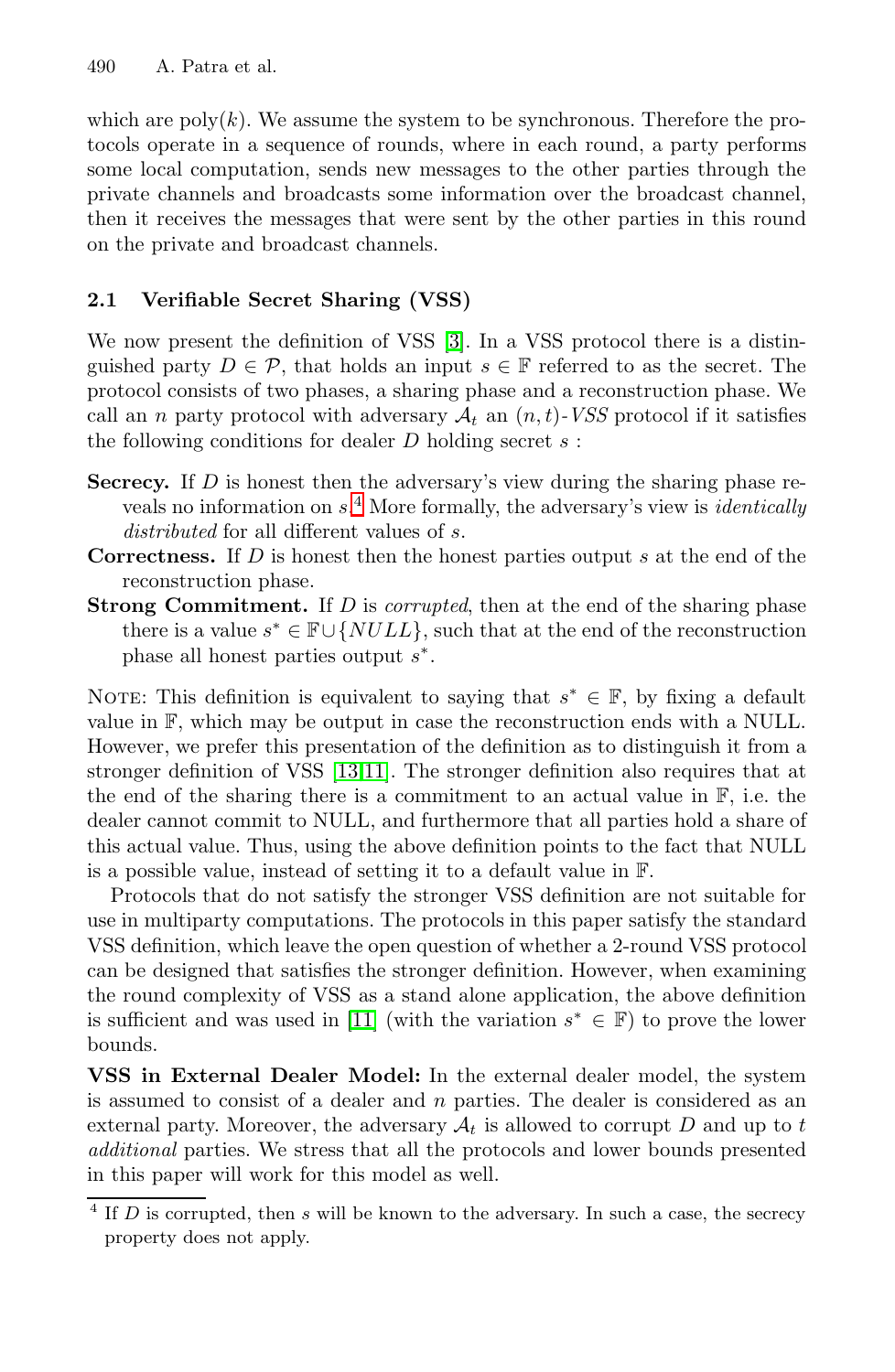# **2.2 Weak Secret Sharing (WSS)**

In order to construct our VSS protocol we use another form of secret sharing called Weak Secret Sharing (WSS) [17,18]. The setting is the same as for the VSS and the definition satisfies the Secrecy and Correctness properties. However, we relax the Commitment property as [fol](#page-16-1)[low](#page-16-7)[s:](#page-16-5)

**Weak Commitment.** If D is faulty then at the end of the sharing phase there is a value  $s^* \in \mathbb{F} \cup \{NULL\}$  such that at the end of the reconstruction phase. each honest party will output either  $s^*$  or NULL.

Notice that it is not required that all honest parties output the same value, i.e. some may output  $s<sup>*</sup>$  and some may output NULL. The above definition is standard and follows many of the existing definitions [14,17,18].

### **2.3 Statistical VSS and Statistical WSS**

We say that a VSS (WSS) protocol is a  $(1-\epsilon)$  statsitical VSS (WSS) if it achieves correctness and strong (weak) com[mit](#page-5-0)ment with probability  $1-\epsilon$ , where given a security parameter k we have that  $\epsilon = 2^{-\Omega(k)}$ . Note that we assume secrecy to be perfect<sup>5</sup>.

# **3** Statist[ica](#page-16-2)l-WSS, 2-Round Sharing,  $n = 3t + 1$

In this section we present our 2-round share, 2-round reconstruct statistical-WSS protocol with  $n = 3t+1$ . The protocol appears in Figure 1. For ease of exposition, we describe our protocol using multiple rounds of broadcast. We follow this with a brief description on how to modity the protocol to a variation that uses a single round of broadcast.

NOTE: Following the notation of [11], whenever we say that dealer is disqualified during the sharing phase of WSS/VSS, we mean to say that all honest parties accept the sharing of NULL (or a default value from F) as the dealer's secret.

Before we turn to our proofs we draw the readers attention to the following interesting points that enable us to achieve the final result. The bi-variate polynomial  $F(x, y)$  (defined [by](#page-16-8) D) has a tweak, the x variable is of degree  $nk + 1$ , which results in the polynomials  $f_i(x)$  being of degree  $nk + 1$  (where as this degree is typically  $t$  in other protocols). We further create a situation where these polynomials never need to be reconstructed and thus the parties need not hold large number of points on the polynomials to interpolate them. These two properties put together, enable us to give each party many evaluation points and values on these polynomials and to further allow them to expose a portion of them without exposing the underlying polynomial. In addition, we adapt an interesting technique from Tompa and Woll [20] and use *secret* evaluation points.

We conjecture that the lower bounds in this paper hold also for the case when the secrecy is statistical.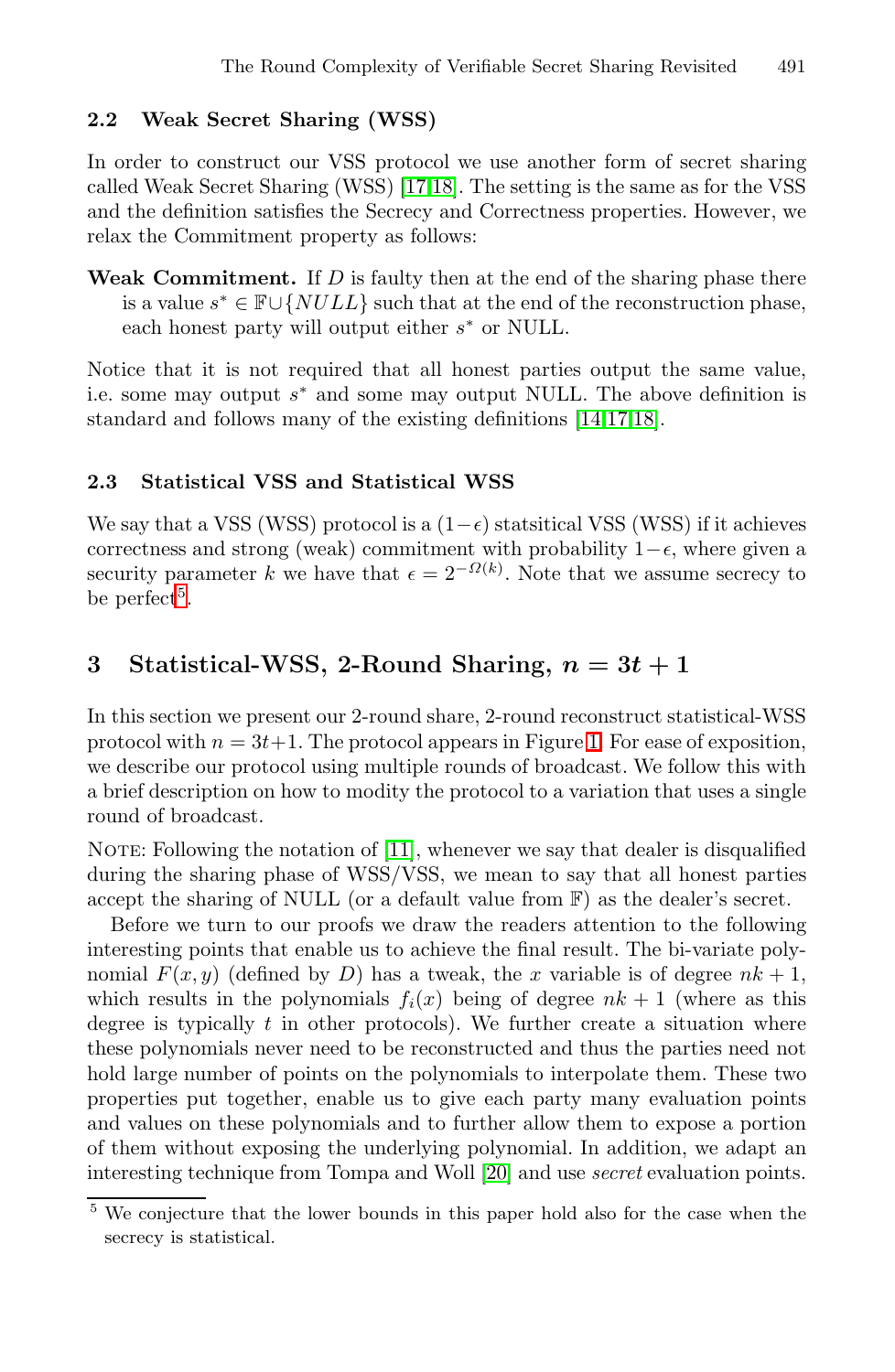### **Protocol WSS**

### **Sharing Phase**

**Local Computations:** D does the following:

- 1. Picks a random bivariate polynomial  $F(x, y)$  over  $\mathbb F$  of degree t in the variable y and degree  $nk + 1$  in the variable x, such that  $F(0, 0) = s$ .
- 2. Defines  $f_i(x) = F(x, i)$  for  $1 \leq i \leq n$ .
- 3. Picks random polynomials  $r_i(x)$  over  $\mathbb{F}$ ,  $deg(r_i(x)) = nk + 1$  for  $1 \leq i \leq n$ .
- 4. nk random, non-zero, distinct elements from F, denoted by  $\alpha_{i,1}, \alpha_{i,2}, \ldots, \alpha_{i,k}$  for  $1 \leq i \leq n$ .

**Round 1:** D sends to party Pi:

- The polynomials  $f_i(x), r_i(x)$ . Let  $f_i(0)$  be  $P_i$ 's share of D's secret s.
- **–** The random evaluation points  $\alpha_{i,\ell}$  for  $1 \leq \ell \leq k$ .
- $a_{j,i,\ell} = f_j(\alpha_{i,\ell})$  and  $b_{j,i,\ell} = r_j(\alpha_{i,\ell})$  for  $1 \leq \ell \leq k, \ 1 \leq j \leq n$ .

**Round 2:** Party  $P_i$  broadcasts the following:

- $-$  A random non-zero value  $c_i$  and polynomial  $g_i(x) = f_i(x) +$  $c_i r_i(x), \ deg(g_i(x)) = nk + 1.^a$
- $-$  For a random subset of indices  $\ell_1, ..., \ell_{\frac{k}{2}}$ , the evaluation points  $\alpha_{i,\ell_1}, ..., \alpha_{i,\ell_{\frac{k}{2}}}$  and  $a_{j,i,\ell_1}, ..., a_{j,i,\ell_{\frac{k}{2}}}$  and  $b_{j,i,\ell_1}, ..., b_{j,i,\ell_{\frac{k}{2}}}$  for  $1 \leq j \leq n$ .

**Local Computation:** For all parties:

- 1. Party  $P_i$  is *accepted* by party  $P_j$  if  $a_{i,j,\ell} + c_i b_{i,j,\ell} = g_i(\alpha_{j,\ell})$  for all  $\ell$  in the set of indices broadcasted by  $P_j$  in **Round 2**.
- 2. Initiate the set  $SH = \emptyset$ . Place  $P_i$  in  $SH$  if it is accepted by at least  $2t + 1$ parties.
- 3. If  $|SH| \leq 2t$  disqualify dealer D. Note that SH computed by all honest parties are identical.

### **Reconstruction Phase, 2-rounds:**

**Round 1:** Each  $P_i$  in *SH* broadcasts  $f_i(x)$ ,  $deg(f_i(x)) = nk + 1$ .

**Round 2:** Each  $P_i \in \mathcal{P}$  broadcasts all the evaluation points  $\alpha_{i,\ell}$  which were not broadcasted in the sharing phase and  $a_{i,j,\ell}$  corresponding to those indices, for  $i=1,\ldots,n.$ 

**Local Computation:** For all parties:

- 1. Party  $P_i \in SH$  is *re-accepted* by  $P_j \in \mathcal{P}$  if for one of the newly revealed points it holds that  $a_{i,j,\ell} = f_i(\alpha_{j,\ell}).$
- 2. Initiate the set  $REC = \emptyset$ . Place  $P_i$  in REC if it is re-accepted by at least  $t + 1$  parties. If the shares of the parties in  $REC$  interpolate to a t degree polynomial  $g(y)$  then output  $s = g(0)$ . Otherwise output NULL.

<span id="page-5-0"></span>**Fig. 1.** (2-Round Share, 2-Round Reconstruct) Statistical-WSS,  $n = 3t + 1$ 

 $^a$  When ever we say that a party broadcasts a polynomial of a certain degree we assume that if this is not done then the party is disqualified.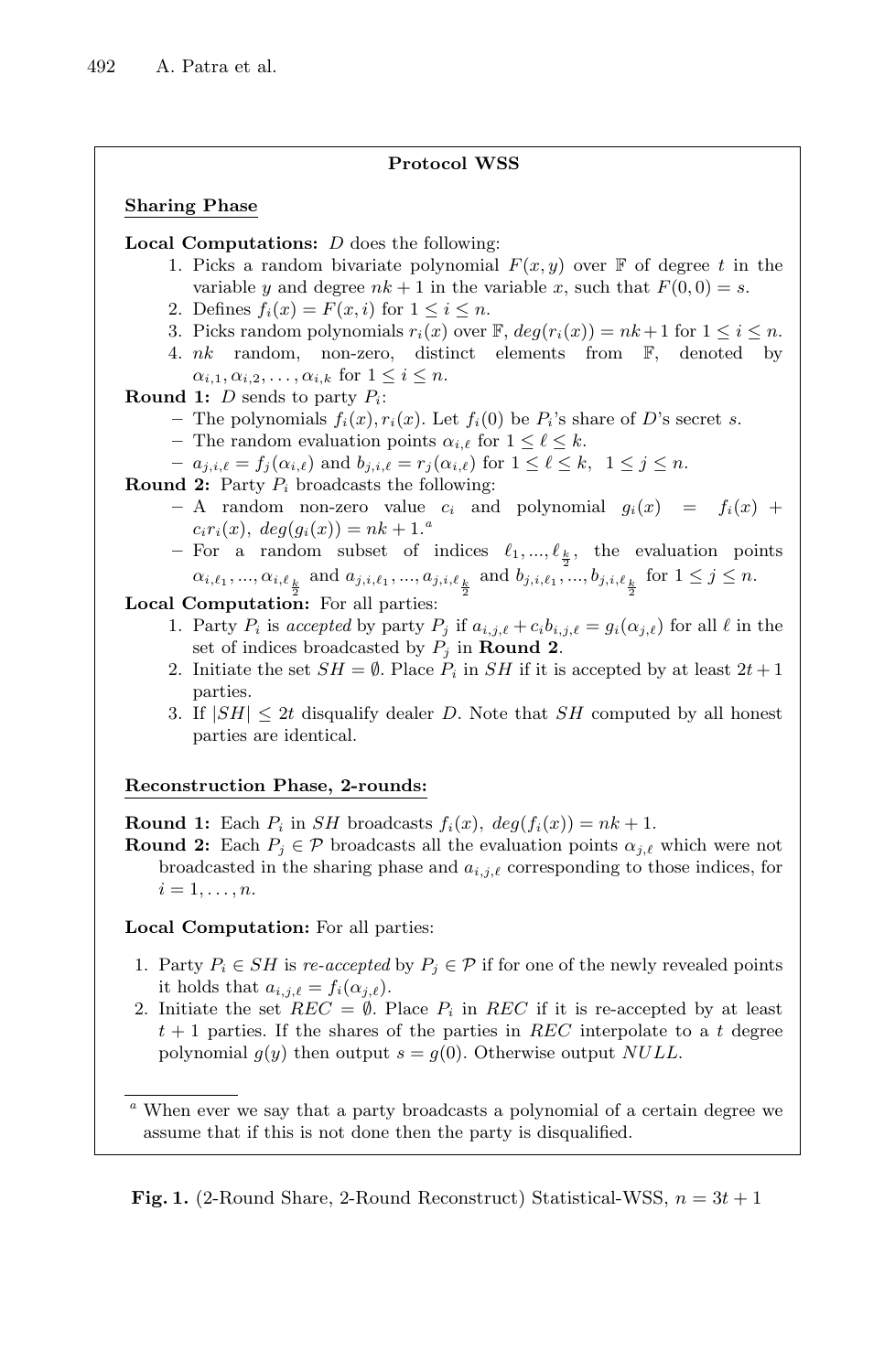The fact that we can expose points on the high degree polynomials and that the evaluation points are secret, facilitates the cut-and-choose proof, carried out by the parties in Round 2. It should be noted that if we allow rushing, then a cheating prover may try to foil the cut-and-choose proof during the sharing phase. However, surprisingly we show that this proof is sufficient for our needs and that we can deal with such faulty parties in the reconstruction phase.

### <span id="page-6-0"></span>**Lemma 1.** *Protocol WSS satisfies the*  $(1 - \epsilon)$ -correctness property.

**PROOF:** It is easy to see that if D is honest, then every honest party  $P_i$  is present in SH as well as in REC. Given that all honest parties are present in SH the dealer will not be disqualified during the sharing phase. In order to show that the correct secret is reconstructed, we prove that if a faulty  $P_i$  broadcast a polynomial  $f_i(x) \neq f_i(x)$ , then with high probability  $P_i$  will not be added to REC. In order for a faulty  $P_i$  to be included in REC, it needs to be re-accepted by  $t + 1$  parties and thus by at least one honest party. The polynomial  $f_i(x)$ can agree with  $f_i(x)$  in at most  $nk+1$  evaluation points. Without knowing the secret evaluation points of an honest party, say  $P_j$ , the probability that  $P_i$  will be re-accepted by  $P_j$  is at most  $\frac{nk}{\mathbb{F}}$ . Thus, the probability that any faulty party is in REC is  $\frac{(nk)(2t+1)(t)}{|\mathbb{F}|} \approx 2^{-\Omega(k)}$ . Hence with very high probability, the parties will reconstruct  $s = f(0)$ , which is D's secret.

Note that in the previous proof we did not claim, and in fact cannot claim, that there are no faulty parties in  $SH$ . As we allow the adversary to be rushing, it can cause faulty parties, i.e. parties that have broadcasted inconsistent polynomials (during the second round of the sharing phase), to be included in this set. This is done by waiting to hear the evaluation points of the honest parties (in the second round of the sharing phase). However, this does not affect the result of the reconstruction because the parties in SH broadcast their polynomials in the first round while the secret evaluation points of the parties are revealed only in the second round of the reconstruction.

### <span id="page-6-1"></span>**Lemma 2.** *Protocol WSS satisfies the*  $(1 - \epsilon)$ -weak commitment property.

PROOF: To prove this lemma we need to show that in case that a faulty D was not disqualified, i.e.  $|SH| \geq 2t + 1$ , then with high probability, all the honest parties  $P_i$  that are in  $SH$  are also present in REC. If we prove this then the lemma follows immediately; we set D's committed secrets  $s^*$  to be the constant term of the polynomial, which is defined by the interpolation of the shares of the honest parties in SH (note that  $s^*$  may be NULL). As we require that shares of all the parties in  $REC$  define a polynomial of degree t, then either the value s<sup>∗</sup> or *NULL* will be reconstructed.

In order for an honest  $P_i$  to be in  $SH$  and not in REC it must be the case that at least  $2t + 1$  parties should have accepted  $P_i$  in the sharing phase but at most t of them re-accepted it in the reconstruction phase. This means that there is at least one honest  $P_j$  who accepted  $P_i$  but did not re-accept it. This implies that the data (evaluation points and values) that  $P_i$  exposed in the sharing phase satisfies the polynomial  $g_i(x)$  that  $P_i$  broadcasted during the sharing phase, but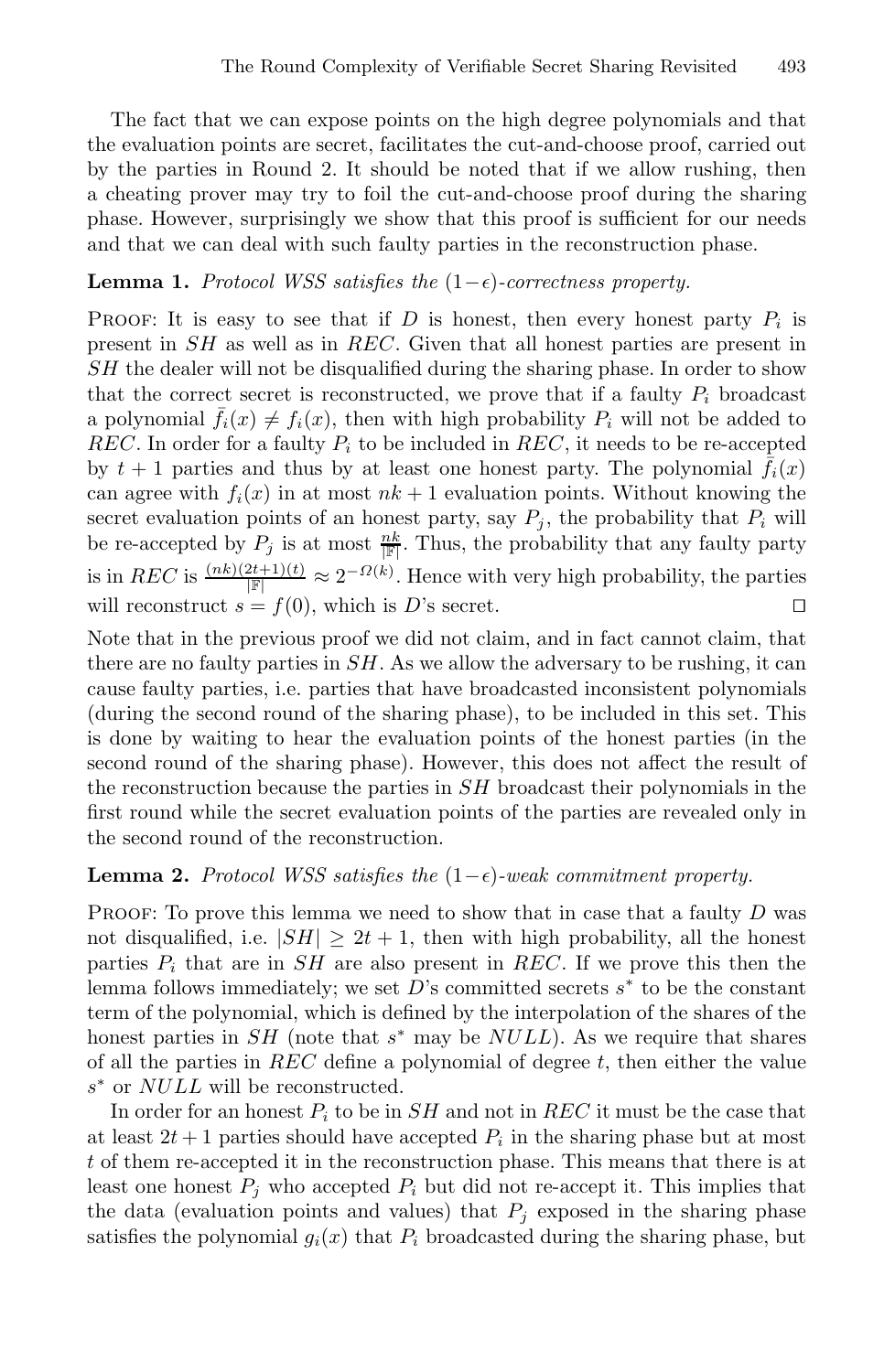<span id="page-7-0"></span>on the other hand, out of the remaining evaluation points that are used by  $P_i$  in the reconstruction phase, none satisfy the polynomial  $f_i(x)$  produced by  $P_i$ . That is, for the selected  $\frac{k}{2}$  indices  $\ell_1, ..., \ell_{\frac{k}{2}}$ , it holds that  $a_{i,j,\ell} + c_i b_{i,j,\ell} = g_i(\alpha_{j,\ell})$  for all  $\ell$  in the set of indices  $\{\ell_1, ..., \ell_{\frac{k}{2}}\}$  and  $f_i(\alpha_{j,\ell}) \neq a_{i,j,\ell}$  for all  $\ell$  in the *remaining* set of indices. Notice that  $P_i$  chooses  $c_i$  independently of the values given by D. Also,  $P_j$  chooses the  $\frac{k}{2}$  indices randomly out of k indices. So the probability that the above event happens is  $\frac{k}{\binom{k}{k/2}} \approx 2^{-\Omega(k)}$ , which is negligible. This shows that with high probability all honest parties from  $SH$  will be included in  $REC$ , thus proving our lemma. 

### **Lemma 3.** *Protocol WSS satisfies perfect secrecy.*

**PROOF:** The secrecy has to be argued when  $D$  is honest. For simplicity, assume that first t parties are corrupted. So in **Round 1** of the **Sharing Phase**, the adversary will know the polynomials  $f_1(x), \ldots, f_t(x), r_1(x), \ldots, r_t(x)$  and kt points on  $f_i(x)$  and  $r_i(x)$  for  $t + 1 \leq i \leq n$ . In **Round 2** of the **Sharing Phase**, the adversary learns  $\frac{k}{2}(2t+1)$  additional points on  $f_i(x)$  and  $r_i(x)$  for  $t+1 \leq i \leq n$ . So in total the adversary will know  $kt + \frac{k}{2}(2t+1)$  points on each of  $f_i(x)$  and  $r_i(x)$ for  $t+1 \leq i \leq n$  which is less than the degree of the polynomials  $(nk+1)$ . Thus, the constant term of the polynomia[ls](#page-6-0)  $f_i(x)$  $f_i(x)$  f[or](#page-7-0)  $t + 1 \leq i \leq n$  are information theoretically secure in the **Sharing Phase**, which further implies information theoretic security for s.  $\Box$ 

**Theorem 1.** *There exists an efficient 2-round share, 2-round reconstruct*  $(3t +$ 1, t*) statistical-WSS protocol.*

PROOF: Protocol WSS presented here achieves 1- $\epsilon$ -correctness, 1- $\epsilon$ -weak commitment and perfect secrecy. This follows from Lemma 1, 2 and 3.

IMPORTANT NOTE: There is another interesting way to interpret the computation done in the Protocol WSS. We may view this as  $D$  sharing a t degree polynomial  $q(y)$  using protocol WSS. For this, D selects the bivariate polynomial  $F(x, y)$  as in protocol WSS, such that  $F(0, y) = g(y)$ . The polynomial  $g(y)$ is the polynomial that D used to share the secret  $q(0) = F(0, 0) = s$ . The polynomial  $g(y)$  is not random but only preserves the secrecy of the constant term. Yet, this distribution of polynomials is sufficient to provide the secrecy requirements needed by our protocols.

**Statistical WSS with One Round of Reconstruction:** It is interesting to note that if we restrict the adversary to a non-rushing adversary then the two rounds of the reconstruction phase can be collapsed into a single round. The two rounds are needed in order to force the adversary to commit to the polynomials  $f_i(x)$  of the faulty parties prior to seeing the evaluation points, as this knowledge can enable the adversary to publish a polynomial that is re-accepted by the honest parties, which would violate the correctness of the protocol. However, if the adversary is non-rushing then this property is achieved via the synchronicity of the step. We state this in the following theorem: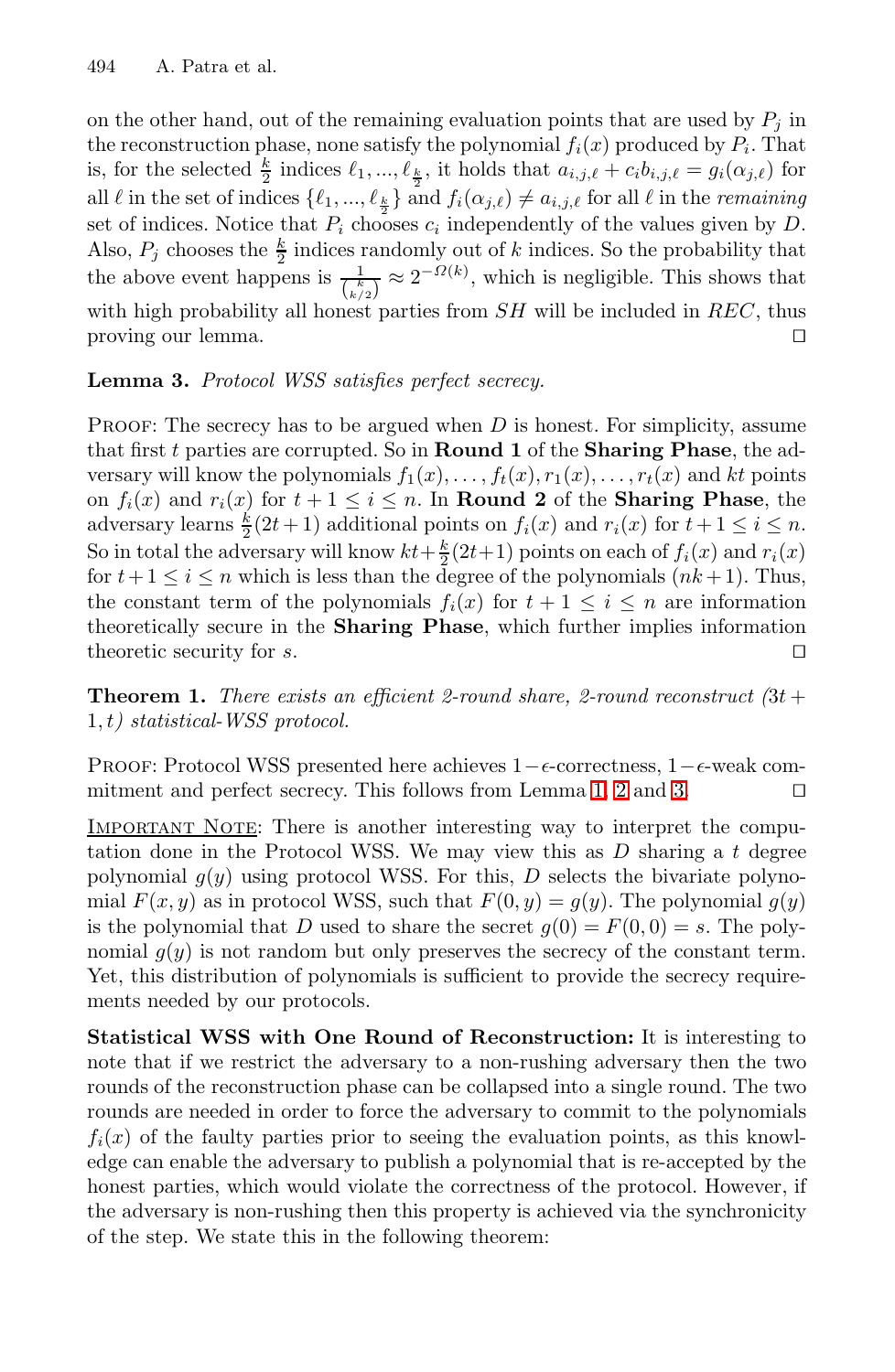**Theorem 2.** *If the adversary is non-rushing then there exists an efficient 2 round share 1-round reconstruct*  $(3t + 1, t)$  *statistical-WSS protocol.* 

**Statistical WSS with One Round of Broadcast:** We now show how the protocol in Fig. 1 can be modified, so that it uses *only one* round of broadcast. Specifically, we modify the **Reconstruction Phase**, so that it requires no broadcast.

#### **Reconstruction Phase, 2-rounds**

- **Round 1:** Each  $P_i$  in SH privately sends  $f_i(x)$ ,  $deg(f_i(x)) = nk + 1$  to every other party.
- **Round 2:** Each  $P_j \in \mathcal{P}$  privately sends all the evaluation points  $\alpha_{j,\ell}$  which were not broadcasted in the sharing phase and  $a_{i,j,\ell}$  for those indices, to all other parties.

**Local Computation:** For all parties it is the same as in the Protocol WSS.

This modified versio[n](#page-16-9) [of](#page-16-2) [WS](#page-16-10)[S pr](#page-16-1)eserves the  $(1-\epsilon)$ -correctness and perfect secrecy properties. It will also satisfy  $(1 - \epsilon)$ -weak commitment, but *without agreement*. That is, some honest party(ies) may output the committed secret  $s^*$  while some other may output NULL.

# **4** Statistical-VSS, 2-Round Sharing,  $n = 3t + 1$

<span id="page-8-0"></span>We now design a 2-round share, 2-round reconstruct  $(3t + 1, t)$  statistical-VSS protocol. We follow the general idea of [1,11,10,14] of sharing the secret s with a symmetric bivariate polynomial  $F(x, y)$  where each party  $P_i$  gets the univariate polynomial  $f_i(y) = F(i, y)$  and his share is  $f_i(0)$ . The next step is for every pair of parties to verify that they have received the c[orre](#page-16-2)ct values from the dealer. However, as we have only one more round available we cannot depend on D to resolve conflicts i[n a](#page-9-0) third round. Thus, instead of doing the verification point wise we carry out the verification on polynomials. More specifically, party  $P_i$ initiates an execution of the WSS protoocol in the first round, to share a random polynomial  $q_i(y)$ . In the second round,  $P_i$  broadcasts the masked polynomial  $h_i(y) = f_i(y) + g_i(y)$ , while every other party broadcasts the corresponding point on  $h_i(y)$ . In fact, this verification can be viewed as an extension of the round reducing technique of pad sharing for a single value given in [11], to the sharing of polynomial, which is used as a pad for the verification of a polynomial. The VSS protocol appears in Figure 2.

### **Lemma 4.** *Protocol VSS satisfies*  $(1 - \epsilon)$ -correctness property.

Proof: A simple examination of the Protocol VSS and the properties of Protocol WSS reveal that all honest parties will be in VSS-SH and thus an honest D is not disqualified during the sharing phase. To prove this lemma we need to show that when  $D$  is honest, then very with high probability, for all faulty parties  $P_i$  in VSS-SH the following holds: if at the end of  $WSS<sup>P<sub>j</sub></sup>$ , the fixed (weak committed)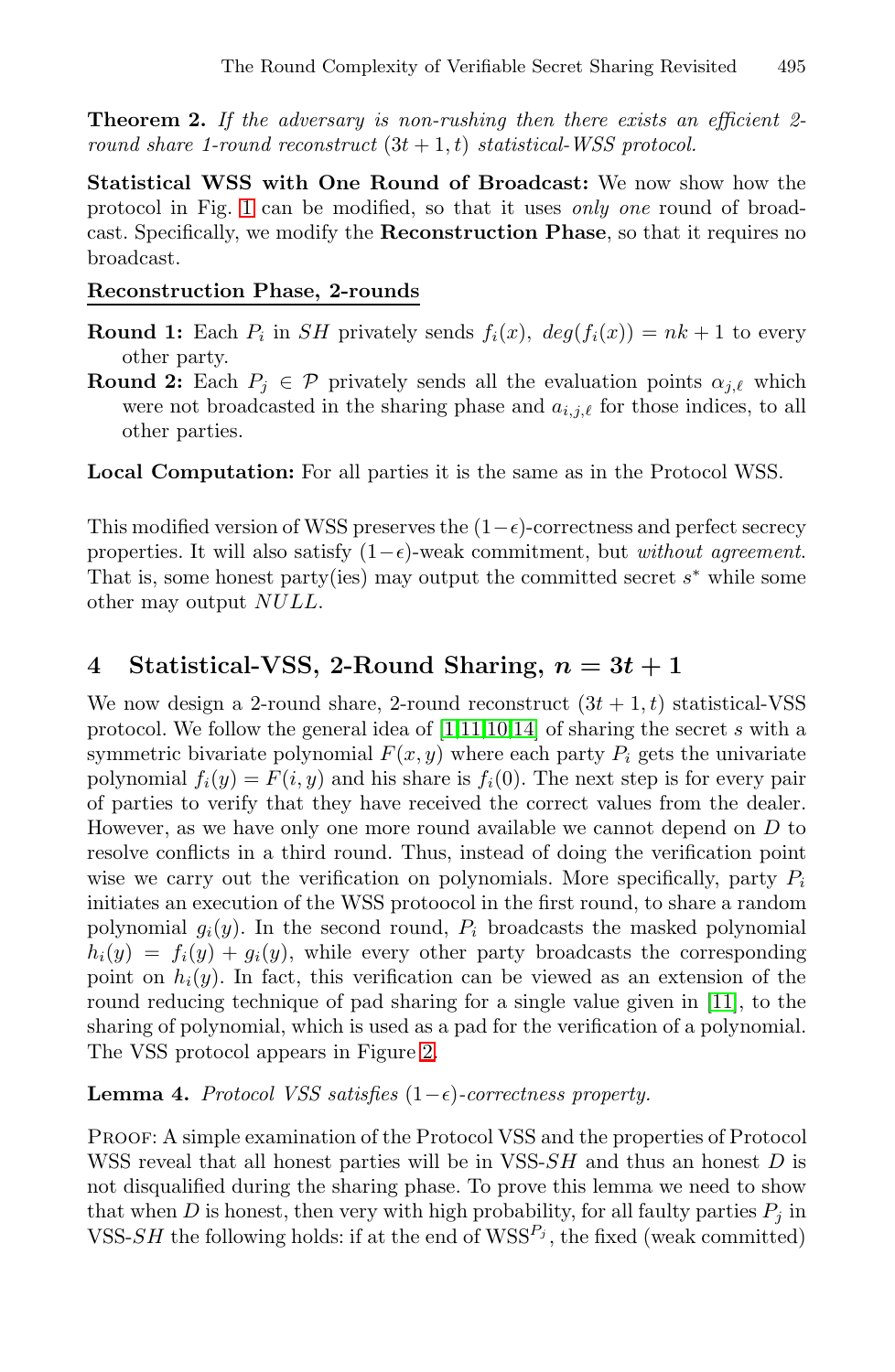#### **Protocol VSS**

#### **Sharing Phase**

#### **Round 1:**

- D selects a random symmetric bivariate polynomial  $F(x, y)$  over  $\mathbb F$  of degree t in each variable such that  $F(0, 0) = s$  and sends the polynomial  $f_i(y) = F(i, y)$  to  $P_i$ .
- $-$  Party  $P_i$  initiates Round 1 of the WSS protocol to share a random t degree polynomial  $g_i(y)$ . Denote this execution by  $WSS^{P_i}$ .

#### **Round 2:**

- $P_i$  broadcasts the polynomial  $h_i(y) = f_i(y) + g_i(y)$ ,  $deg(h_i(y)) = t$ , and values  $a_{ji} = f_i(j) + g_j(i) = f_j(i) + g_j(i)$ , for  $1 \leq j \leq n$ .
- Execute Round 2 of the sharing phase of each  $WSS^{P_i}$ . Let  $SH_i$  denote the set *SH* from this execution.

#### **Local Computation:** For all parties

- 1. Party  $P_i$  *is accepted* by party  $P_i$  if  $h_i(j) = a_{ij}$ .
- 2. Let  $Accept_i$  denote the set of parties that accepted  $P_i$ .
- 3. Create the set VSS-SH. Place  $P_i$  in VSS-SH if  $|Accept_i| \geq 2t + 1$ .
- 4. Remove  $P_i$  from VSS-SH if |VSS-SH ∩  $Accept_i \cap SH_i$ |  $\leq 2t$ . Repeat, until no more parties can be removed.
- 5. If  $|VSS-SH| \leq 2t$  then disqualify D.

#### **Reconstruction Phase, 2-rounds:**

For all  $P_i$  in VSS-SH, execute the 2-round reconstruction phase of  $WSS^{P_i}$ . If the output of the execution is not NULL then let  $g_i(y)$  be the output from this execution.

#### **Local Computation (for each party)**

- 1. Initialize  $REC = VSS-SH$ .
- 2. Remove  $P_i$  from REC if the output of  $WSS^{P_i}$  is NULL.
- 3. For each  $P_i \in REC$ , define its share as  $f_i(0) = h_i(0) g_i(0)$ .
- 4. If the shares of the parties in REC define a unique polynomial  $f(x)$  of degree t then output  $f(0)$ , otherwise output NULL.

<span id="page-9-0"></span>**Fig. 2.** (2-Round Share, 2-Round Reconstruct) Statistical VSS,  $n = 3t + 1$ 

value is not NULL and the shared polynomial is  $g_j(y)$ , then  $h_j(y)-g_j(y)$  is in fact polynomial  $f_j(y)$ , received by  $P_j$  from D. If we prove this, then the lemma follows immediately because, a faulty  $P_i$  in VSS-SH whose reconstruction of WSS<sup> $P_j$ </sup> fails is removed from REC. Furthermore, with high probability, a sufficient number of shares belonging to the parties in REC will be reconstructed successfully (due to the properties of WSS) and thus the correct secret of  $D$  will be reconstructed.

What this implies is that we cannot guarantee that all parties in VSS-SH are honest. But we can ensure that if they eventually remain in  $REC$  then they have shared the proper values. And this is sufficient to guarantee the correctness of the protocol. We now proceed to prove this claim.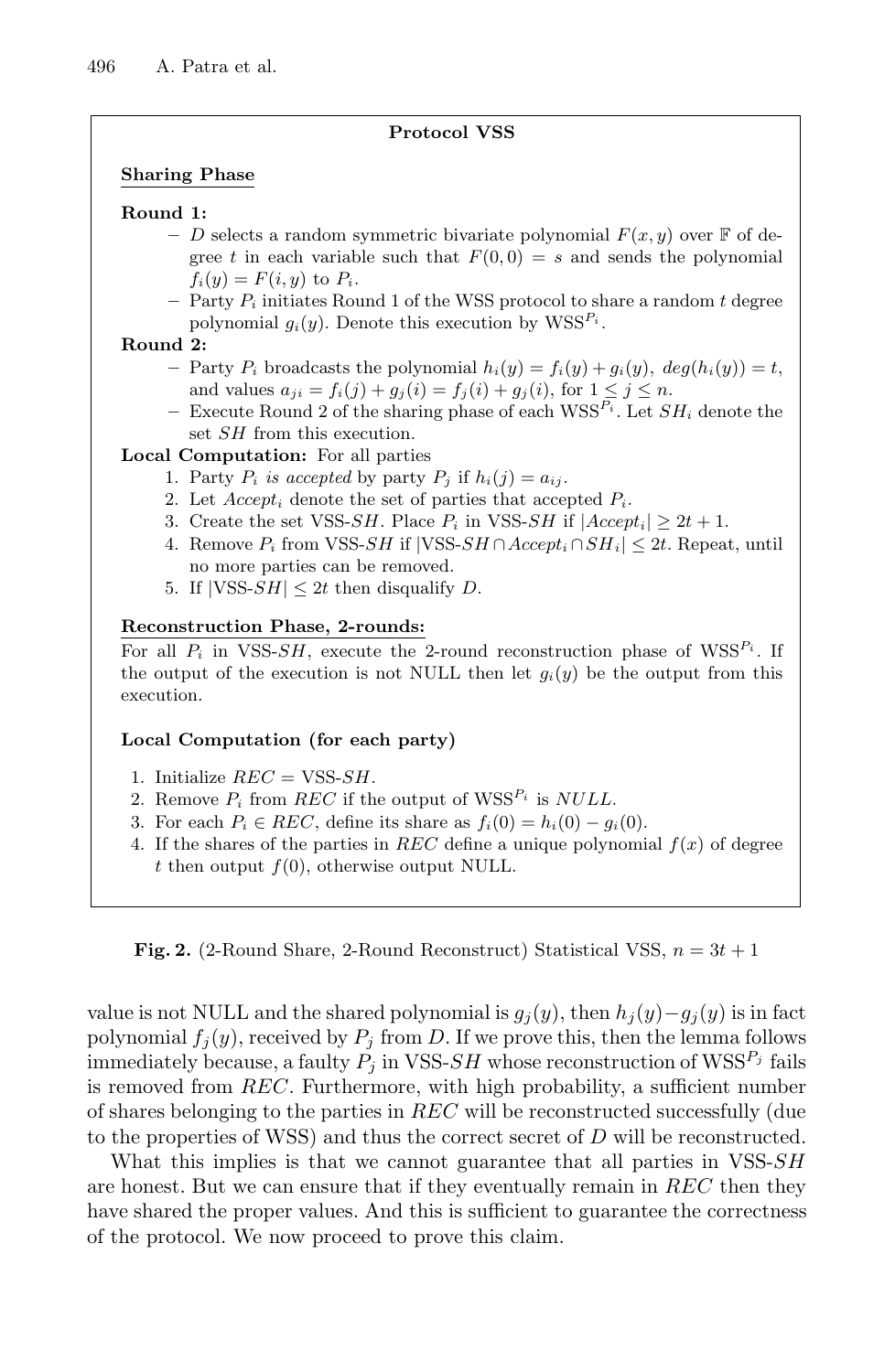Since  $P_j$  is present in VSS-SH, we know that  $|Accept_j \cap SH_j| \geq 2t + 1$ . This means that there are  $t + 1$  honest parties in this set. By the properties of WSS, this set of honest parties define the polynomial  $g_j(y)$  which  $P_j$  is committed to, at the end of the sharing phase of  $WSS^{P_j}$ . We now examine the polynomial  $h_j(y)-g_j(y)$  and show that it is equal to  $f_j(y)$ . The set of  $(t+1)$  honest parties in  $(Accept<sub>j</sub> \cap SH<sub>j</sub>)$  verified that the sum of the share  $f<sub>i</sub>(j) = f<sub>j</sub>(i)$  (which they received from D) and  $g_i(i)$  (which they received from  $P_i$ ), in fact lie on the polynomial  $h_j(y)$ . Moreover, the set of  $t + 1$  shares, corresponding to these honest parties define the polynomial  $f_j(y)$ . Thus,  $h_j(y) - g_j(y) = f_j(y)$ .  $\Box$ 

### **Lemma 5.** *Protocol VSS satisfies*  $(1 - \epsilon)$ -strong commitment property.

PROOF: If D is corrupted and does not get disqualified during the sharing phase, then VSS-SH i[s fi](#page-8-0)xed at the end of sharing phase. Since VSS-SH  $\geq 2t + 1$ , it contains a set H of honest parties of size at least  $t+1$ . If  $f_i(y)$ 's corresponding to the parties H define a unique symmetric bivariate polynomial  $F^*(x, y)$  of degree t in x and y, then D's committed secret is  $s^* = F^*(0,0)$ . Otherwise,  $s^* = \text{NULL}$ . We show that in the reconstruction phase  $s^*$ . will be reconstructed.

It is easy to see that due to the WSS reconstruction properties, with high probability, all the hone[st p](#page-16-10)arties in  $\mathcal{H} \subseteq \text{VSS-}SH$  will also be present in REC. We now divide our proof into two cases: (a)  $s^* \neq \text{NULL}$ : the proof for this case follows from the proof of Lemma 4 as this case is indistinguishable from the case when D is honest. (b)  $s^* = \text{NULL}$ : As  $\mathcal{H} \subseteq$  REC, during Step 4 of the reconstruction phase all parties will output NULL which is equal to  $s^*$ .

**Lemma 6.** *Protocol VSS satisfies perfect secrecy.*

PROOF: This proof is similar to the entropy based argument, used to prove the secrecy of 3 round perfect VSS protocol of [10].

**Theorem 3.** *There exists an efficient 2-round share, 2-round reconstruct*  $(3t +$ 1, t*) statistical-VSS protocol.*

As the reconstruction phase of the VSS protocol is simply the reconstruction phase of the WSS, we claim here as well, that the reconstruction phase can be collap[se](#page-2-1)d into one round against a non-rushing adversary.

**Theorem 4.** *If the adversary is non-rushing then there exists an efficient 2 round share 1-round reconstruct*  $(3t + 1, t)$  *statistical-VSS protocol.* 

We stress that in Protocol VSS, D can commit  $NULL$  at the end of the sharing phase. This makes Protocol VSS unsuitable for Multiparty Computation. It is an interesting problem to see whether there exists an efficient 2-round share,  $(3t+1, t)$  statistical VSS protocol, which satisfies the stronger definition of VSS [13,11], given in Section 2. In fact, if such a sharing exists then it would also imply that there is a one round reconstruction, as error correction can be used to interpolate the secret.

**Statistical VSS with One Round of Broadcast:** We now explain how Protocol VSS can be modified, so that the broadcast channel is used in only one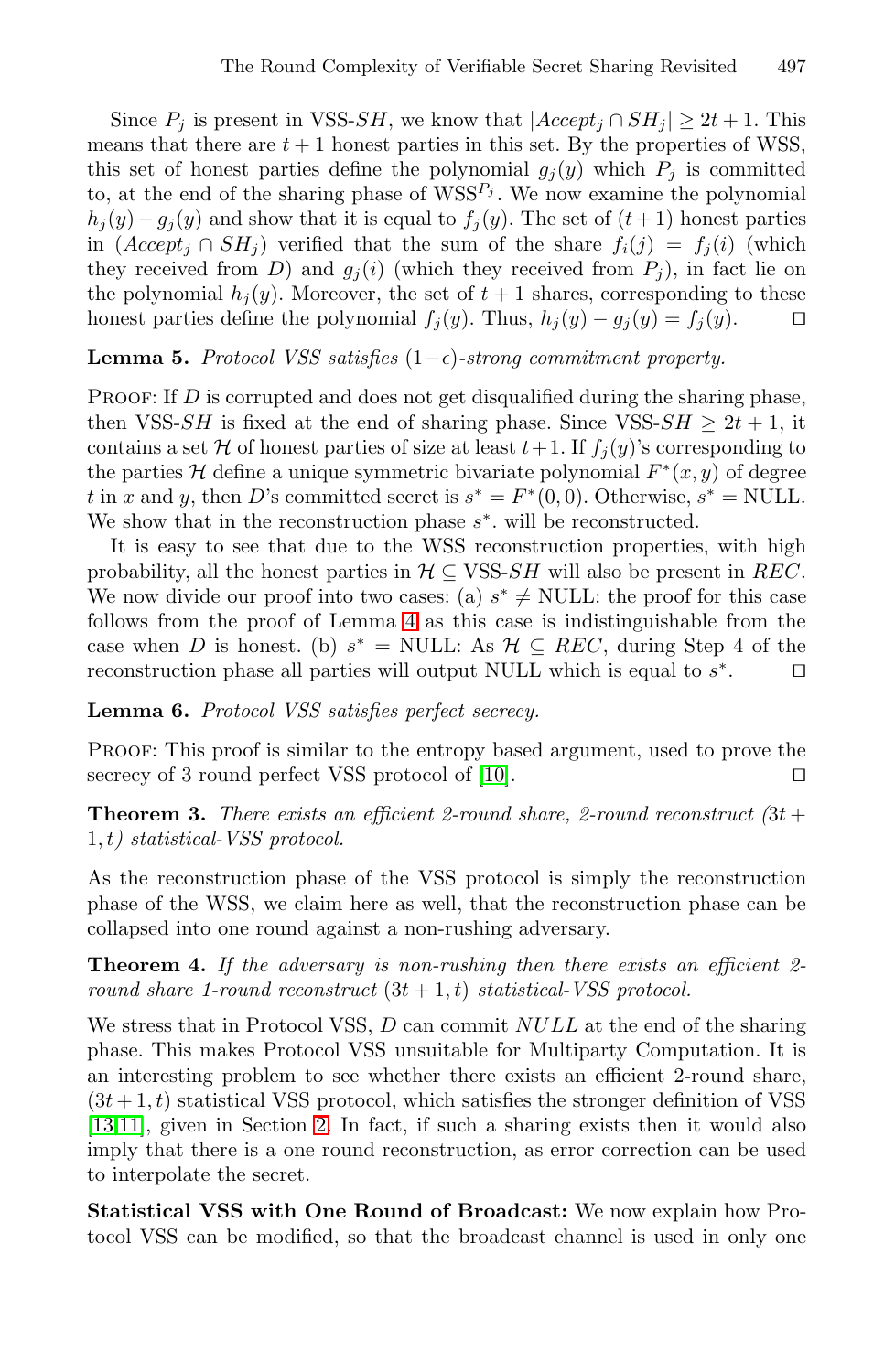round throughout the protocol, namely in the second round of the sharing phase. The reconstruction phase of the VSS protocol is simply the reconstruction phase of the WSS protocol. Moreover, in the previous section, we have seen how Protocol WSS can be modified, so as to have only one round of broadcast. Thus, if we can argue that the modified WSS is sufficient for the reconstruction of VSS, then we have a VSS protocol that does not use broadcast in the reconstruction phase. Examining the proof of the VSS protocol, we see that it is not mandatory that the set of shares, which the honest parties use in reconstruction is identical, but rather that it has a large enough intersection. As the shares of the honest parties provide this guarantee, it is irrelevant which shares of the faulty parties are included in the computation. Thus, by using the modified statistical WSS, we get a statistical VSS, with only one round of broadcast.

## <span id="page-11-2"></span>**5 Lower Bounds**

### **5.1** Lower Bound for 2-Round Statistical-VSS,  $n \leq 3t$

We now prove the optimality of our 2-round share  $(3t + 1, t)$  statistical VSS protocol, with respect to the resiliency.

<span id="page-11-0"></span>**Theorem 5.** *There is no 2-round share*  $(n, t)$ -statistical-VSS protocol with  $n \leq$ 3t*, irrespective of the number of rounds in the reconstruction phase.*

In fact we prove the following stronger result from which the above theorem follows immediately.

<span id="page-11-1"></span>**Theorem 6.** *There is no 2-round share*  $(n, t)$ *-statistical-WSS protocol with*  $n \leq$ 3t*, irrespective of the number of rounds in the reconstruction phase.*

To prove the above theorem, we use standard player partitioning arguments and prove the following:

**Le[mm](#page-11-0)a 7.** *There is no 2-round share* (3, 1)*-statistical-WSS protocol, irrespective of the number of rounds in the reconstruction phase.*

Before proceeding to prove the above lemma, we recall the following result:

**Lemma 8** ([11]). Let  $\psi$  be any r-round protocol, [whe](#page-11-1)re  $r \geq 2$ . Then there exists  $\alpha$  *an* r-round protocol  $\psi$  with the same number of parties and same properties (as  $\psi$ , such that all messages in rounds 2,...,r of  $\bar{\psi}$  are broadcast messages.

We now prove Lemma 7 by contradiction. Let  $\Pi$  be a 2-round share  $(3, 1)$  statistical WSS protocol, having  $r \geq 1$  rounds in the reconstruction phase. Let the three parties in  $\Pi$  be  $P_1, P_2$  and  $P_3$ , where  $P_1$  is the dealer  $(D)$ . We prove the lemma by constructing a sequence of executions of  $\Pi$  which allows to show that  $\Pi$  violates the  $(1-\epsilon)$ -weak commitment property. From Lemma 8, we can assume that in protocol  $\Pi$ , the private communication is done only in the first round, while in the remaining rounds, parties use only broadcast. The broadcasts done by  $P_2$  and  $P_3$  during first round of sharing phase will be independent of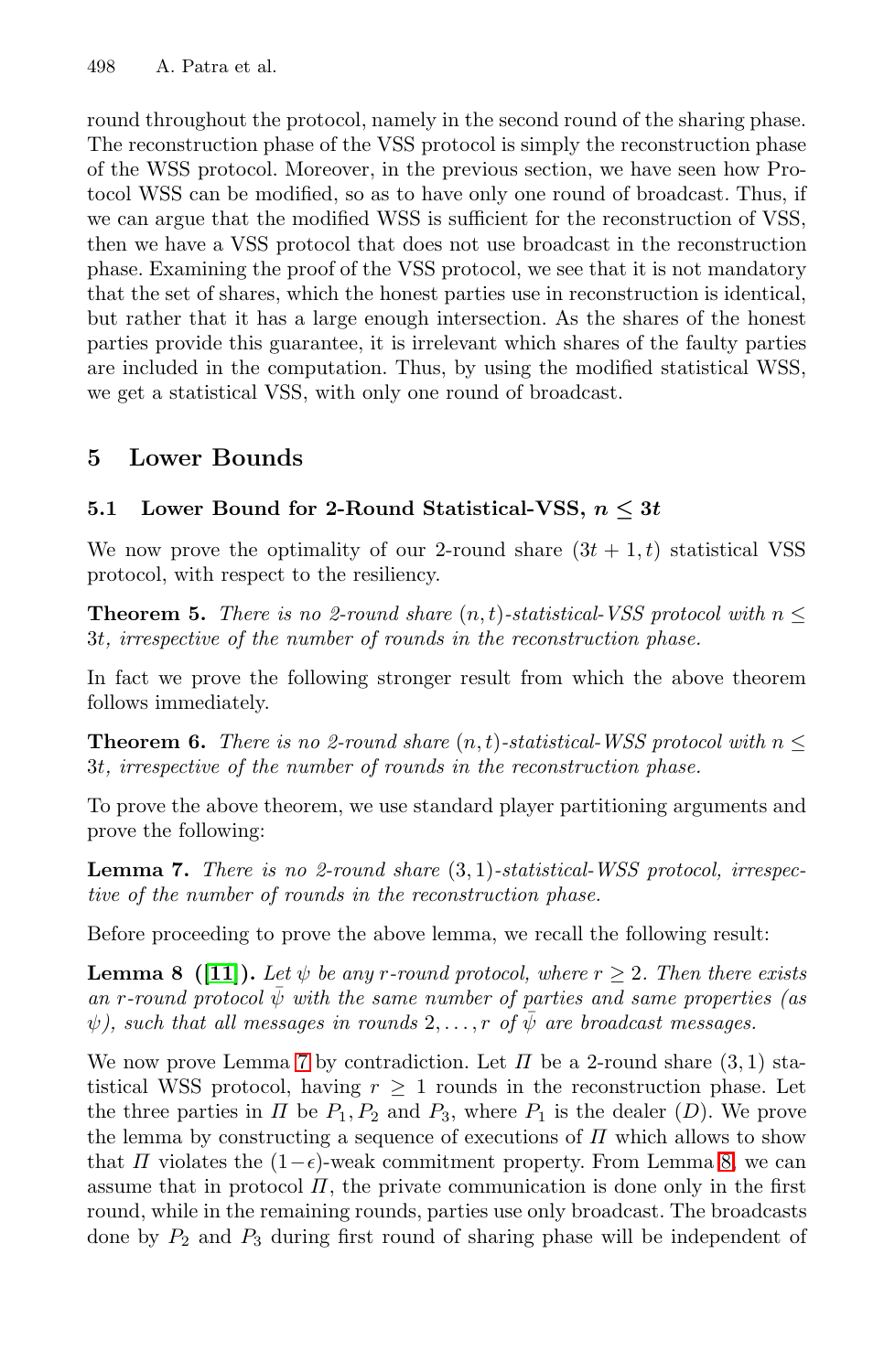the messages received from D and hence can be ignored. Similarly, due to the secrecy property, the broadcast done by  $D$  during first round of sharing will be independent of the secret and can be ignored. Moreover, during first round of sharing phase, the private communication done between  $P_2, P_3$  will be independent of the secret. Also the private communication from  $P_2$  to  $P_1$  and from  $P_3$ to  $P_1$  will be independent of the secret.

We first consider the following two executions of  $\Pi$ , where  $D$  is honest:

- 1. In execution  $E_s$ , D shares the secret s. In the first round of the sharing phase, D defines the shares  $s_1, s_2, s_3$  and sends them to  $P_1, P_2$  and  $P_3$  respectively. In the second round of sharing, the parties broadcast  $B_1, B_2$  and  $B_3$  respectively. During the reconstruction phase, the parties broadcast messages  $C_{1,1}, C_{2,1}$  and  $C_{3,1}$  respectively in t[he](#page-12-0) first round. For  $i = 2, \ldots, r$ , in round i of the reconstruction phase, the parties broadcast the messages  $C_{1,i}, C_{2,i}$ and  $C_{3,i}$  respectively. As D is honest, due to correctness property of  $\Pi$ , the honest parties need to output  $s$  at the end of the reconstruction phase.
- 2. In execution  $E_{s^*}$ , D shares the secret  $s^*$  and defines the shares  $\bar{s}_1, s_2$  and  $\bar{s}_3$  respectively and gives them to  $P_1, P_2$  and  $P_3$  respectively. Note that due to the secrecy property of  $\Pi$ , such a sharing always exists. Given different randomness, we can have the broadcast messages in round two of the sharing phase be identical to  $B_1, B_2$  and  $B_3$  respectively.<sup>6</sup> The broadcasts in the reconstruction phase are as follows: note that  $P_2$ 's view is identical to its view in  $E_s$  up to this step and thus the first round messages of  $P_2$  in the reconstruction phase are the same as in  $E_s$  (i.e.,  $C_{2,1}$ ). The broadcast messages in the first round of reconstruction are  $C_{1,1}, C_{2,1}$  and  $C_{3,1}$  respectively. For  $i = 2, \ldots, r$ , in round i of the reconstruction phase, the parties broadcast the messages  $\bar{C}_{1,i}, \bar{C}_{2,i}$  and  $\bar{C}_{3,i}$  respectively. As D is honest, due to correctness property of  $\Pi$ , the honest parties need to output  $s^*$  at the end of the reconstruction phase.

Next we consider another execution of  $\Pi$ , namely  $E_s^*$ .

3. In  $E_s^*$ , D is honest and  $P_3$  is faulty. Here D's communication during the first round of sharing is the same as in  $E_s$  and the second round broadcast messages of the sharing phase are same as in  $E_s$ . However, during the reconstruction phase,  $P_3$  gets corrupted. In the first round of reconstruction,  $P_3$  broadcasts the message  $\overline{C}_{3,1}$  (as if he is in execution  $E_{s^*}$ ), while  $P_1$  and  $P_2$  broadcasts  $C_{1,1}$  and  $C_{2,1}$  respectively, as in  $E_s$ . For  $i = 2, \ldots, r$ , in round i of the reconstruction phase, the parties broadcast the messages  $C'_{1,i}, C'_{2,i}$ and  $C'_{3,i}$  respectively. As D is honest, due to correctness property of  $\Pi$ , the honest parties need to output s at the end of the reconstruction phase.

<span id="page-12-0"></span>Finally, we consider another execution E of  $\Pi$ , where  $D (= P_1)$  is corrupted.

 $6$  If this is not so, then it implies that  $B_1, B_2$  and  $B_3$  could be generated only for the shares  $s_1, s_2$  and  $s_3$  and a specific randomness, which violates the secrecy condition of protocol  $\Pi$ .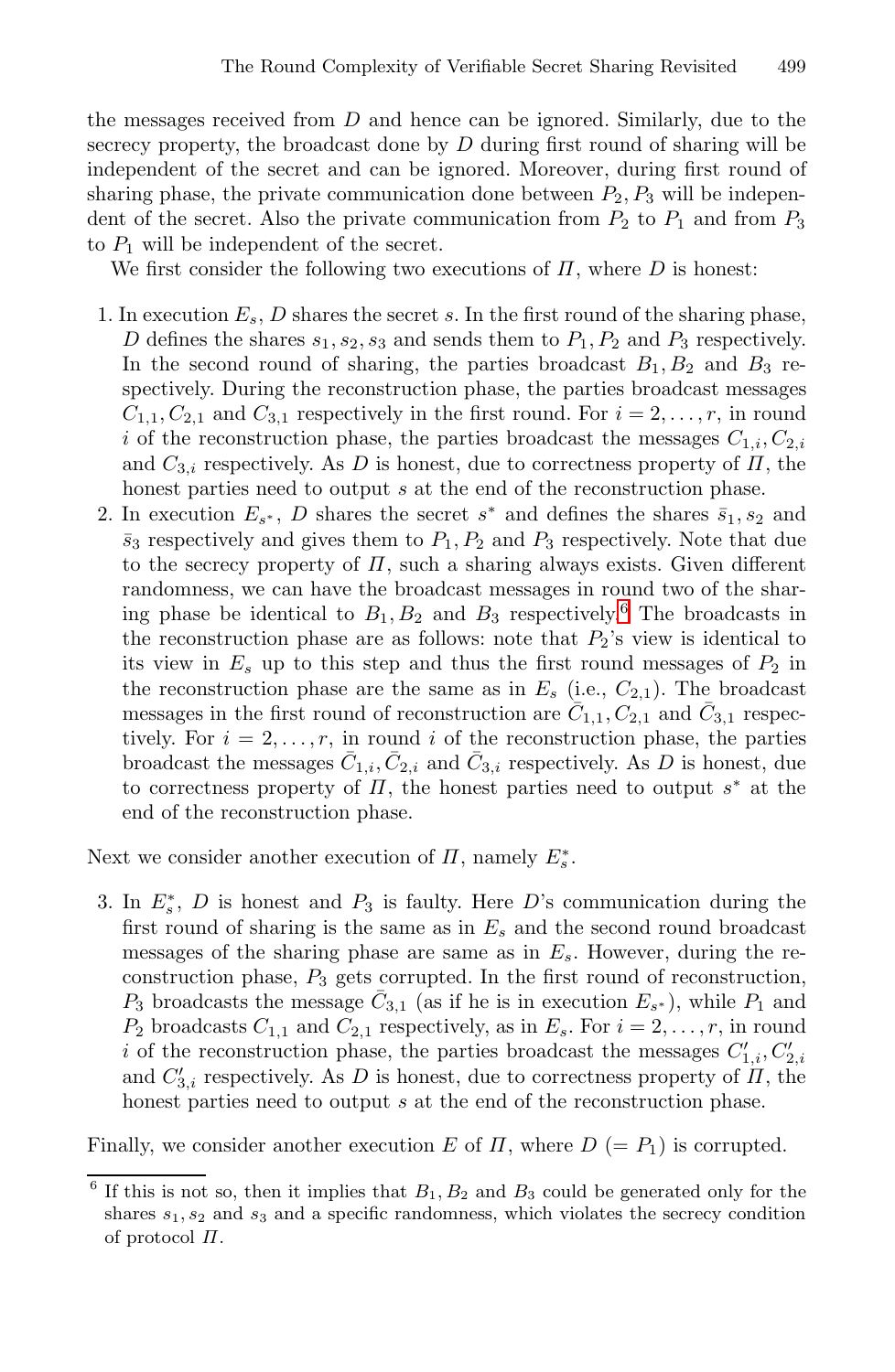- 4. In  $E$ , during first round of the sharing phase,  $D$  gives to parties  $P_2$  and  $P_3$ the shares  $s_2$  and  $\bar{s}_3$  respectively. Due to different randomness, the broadcast messages in the second round of the sharing phase are  $B_1, B_2$  and  $B_3$ respectively. During the reconstruction phase, in the first round,  $P_2$  broadcasts  $C_{2,1}$  as its view at this point is identical to that in the execution  $E_s$ , and  $P_3$  broadcasts  $\bar{C}_{3,1}$  as its view is identical to the one in  $E_{s^*}$ . Now  $P_1$  can behave in one of the two ways:
	- 4.1  $P_1$  behaves as if he is in the reconstruction phase of execution  $E_{s^*}$  and broadcasts  $\bar{C}_{1,i}$  in  $i^{th}$  round of the reconstruction phase for  $i = 1, \ldots, r$ . Thus the view of  $P_2$  and  $P_3$  at the end of the first round of reconstruction is identical to the view in  $E_{s^*}$ . Hence, for  $i = 2, \ldots, r, P_2$ 's and  $P_3$ 's broadcasts in the  $i^{th}$  round of the reconstruction will be the same as in  $E_{s*}$ . Thus at the end of the reconstruction phase, the view of  $P_2$  and  $P_3$ will be same as in  $E_{s^*}$  and thus they will reconstruct  $s^*$ .
	- 4.2  $P_1$  behaves as if he is in the reconstruction phase of execution  $E_s^*$  and broadcasts  $C_{1,1}$  during first round of the reconstruction phase and  $C'_{1,i}$ during  $i^{th}$  round of reconstruction phase for  $i = 2, \ldots, r$ . Now the views of  $P_2$  and  $P_3$  will be the same as in  $E_s^*$  at the end of the first round of reconstruction. Using the same arguments as in 4.1 we have that the subsequent rounds of the reconstruction phase will also be the same as in  $E_s^*$ , and thus at the end of the reconstruction phase, the parties will output s.

<span id="page-13-0"></span>Thus we have shown that a corrupted  $D$  can always force during the reconstruction phase the output of the protocol to be one of two secrets, thus violating the weak commitment property. From the above proof, we conclude that there does not exist a 2-round share  $(3t, t)$  statistical WSS and hence such a statistical VSS protocol, with any number of rounds in the reconstruction phase. 

### **5.2 Lower Bound for 1-Roun[d S](#page-11-2)tatistical-VSS**

We now derive a non-trivial lower bound on the fault tolerance of any 1-round share statistical VSS (with any number of rounds in reconstruction).

**Theorem 7.** *1-round share statistical-VSS is possible iff*  $((t = 1)$  *and*  $(n > 4)$ *)*, *irrespective of the number of rounds in reconstruction.*

PROOF: The impossibility of 1-round share  $(3,1)$  statistical VSS with any number of rounds in reconstruction, follows from Theorem 5. Now we show that for  $t \geq 2$  there does not exist any 1-round share  $(n, t)$  statistical VSS protocol with  $n \geq 4$ , irrespective of the number of rounds in the reconstruction phase. We prove the above the statement assuming  $t = 2$ .

To prove the above claim, we use a hybrid argument. More specifically, we assume that  $\Pi$  is a 1-round share  $(n, 2)$  statistical VSS with  $n > 4$ , with any number of rounds in the reconstruction phase. Without loss of generality, let the n parties in  $\Pi$  be denoted by  $P_1, \ldots, P_n$  with D being any of these n parties, other than  $P_1$ . Before proceeding further, we make the following claim: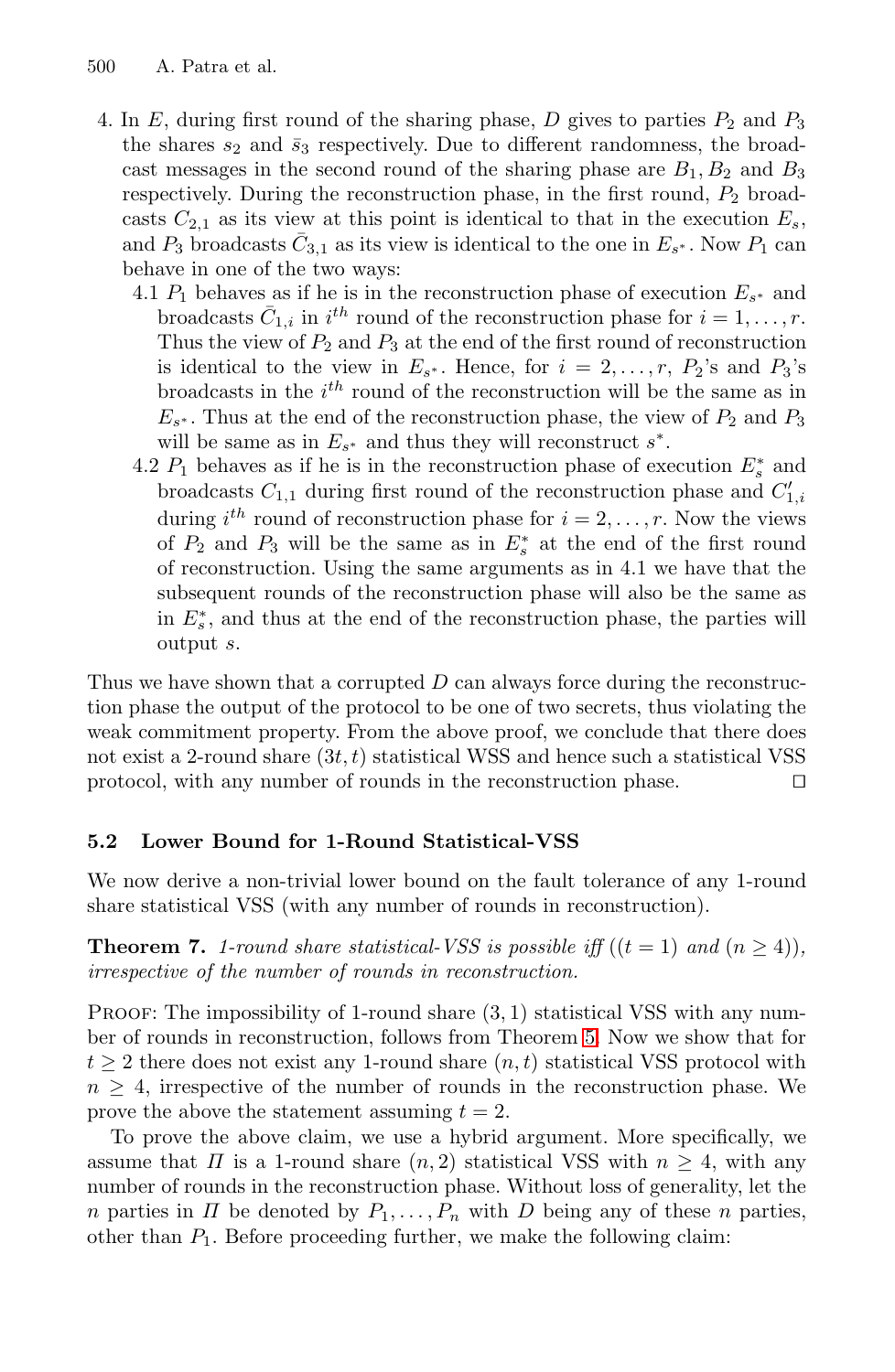*Claim.* In any execution of  $\Pi$ , the messages broadcast by  $D$  and other parties during sharing phase will be independent of the secret. Moreover, private communication between any two honest parties (excluding the ones done from D to the parties) during the sharing phase, will be independent of the messages received from D during the sharing phase.

PROOF: From the secrecy property of  $\Pi$ , any message broadcasted by  $D$  during the sharing phase should be independent of the secret. Also, since  $\Pi$  has only one round in the sharing phase, the messages exchanged between any two honest parties (excluding the ones given by  $D$  to the parties) and the messages broadcasted by the parties during the sharing phase, will be independent of the messages that the parties have received from  $D$  during the sharing phase.

Based on the above claim, we can simply ignore the broadcast done by D and the parties during the sharing phase. We can also ignore all private communication between any two parties (excluding the ones done from  $D$  to the parties) during the sharing phase and concentrate only on the messages which are privately communicated by  $D$  to the the parties. Thus, without loss of generality, any execution of protocol  $\Pi$  will have the following form:

- (Sharing Phase): D, on having a secret Sec, generates messages  $Msg_1, \ldots, Msg_n$ and privately communicates  $Msg_i$  to party  $P_i$ . Since  $\Pi$  is a 1-round share VSS, the sharing phase will take only one round.
- (Reconstruction Phase): This may take several rounds. At the end of the reconstruction phase, each party outputs some secret.

Now consider an execution of Π, where an *honest* D, on input secret s, generates  $(\alpha_1,\ldots,\alpha_n)$  during sharing phase and privately communicates  $\alpha_i$  to  $P_i$ . Now from the correctness property of  $\Pi$ , this distribution of messages should output s at the end of the reconstruction phase. We now prove the following claim:

*Claim.* Any execution of  $\Pi$ , where  $D$  (honest or corrupted) generates and distributes  $\alpha_1, \ldots, \alpha_{n-1}, \beta_n$  (for any  $\beta_n$ ) during the sharing phase, should output the secret s at the end of the reconstruction phase.

**PROOF:** If  $\beta_n = \alpha_n$ , then the claim is true. Let  $\beta_n \neq \alpha_n$ , we prove the claim by contradiction. More specifically, let the distribution of messages  $\alpha_1, \ldots, \alpha_{n-1}, \beta_n$ outputs secret  $s' \neq s$  during the reconstruction phase. Now consider another execution of  $\Pi$ , where D is corrupted and distributes  $\alpha_1, \ldots, \alpha_n$  during the sharing phase. During the reconstruction phase, the adversary corrupts  $P_n$  and asks him to behave as if  $P_n$  has received either  $\alpha_n$  or  $\beta_n$ . Accordingly, either s or  $s'$  will be reconstructed at the end of the reconstruction phase. This violates the commitment property of  $\Pi$ , which is a contradiction. Hence distribution of the messages  $\alpha_1, \alpha_2, \ldots, \alpha_{n-1}, \beta_n$  (for any  $\beta_n$ ) during the sharing phase, should output the secret s at the end of the reconstruction phase. output the secret  $s$  at the end of the reconstruction phase.

Now using similar arguments as in the above claim, we can prove the following lemma: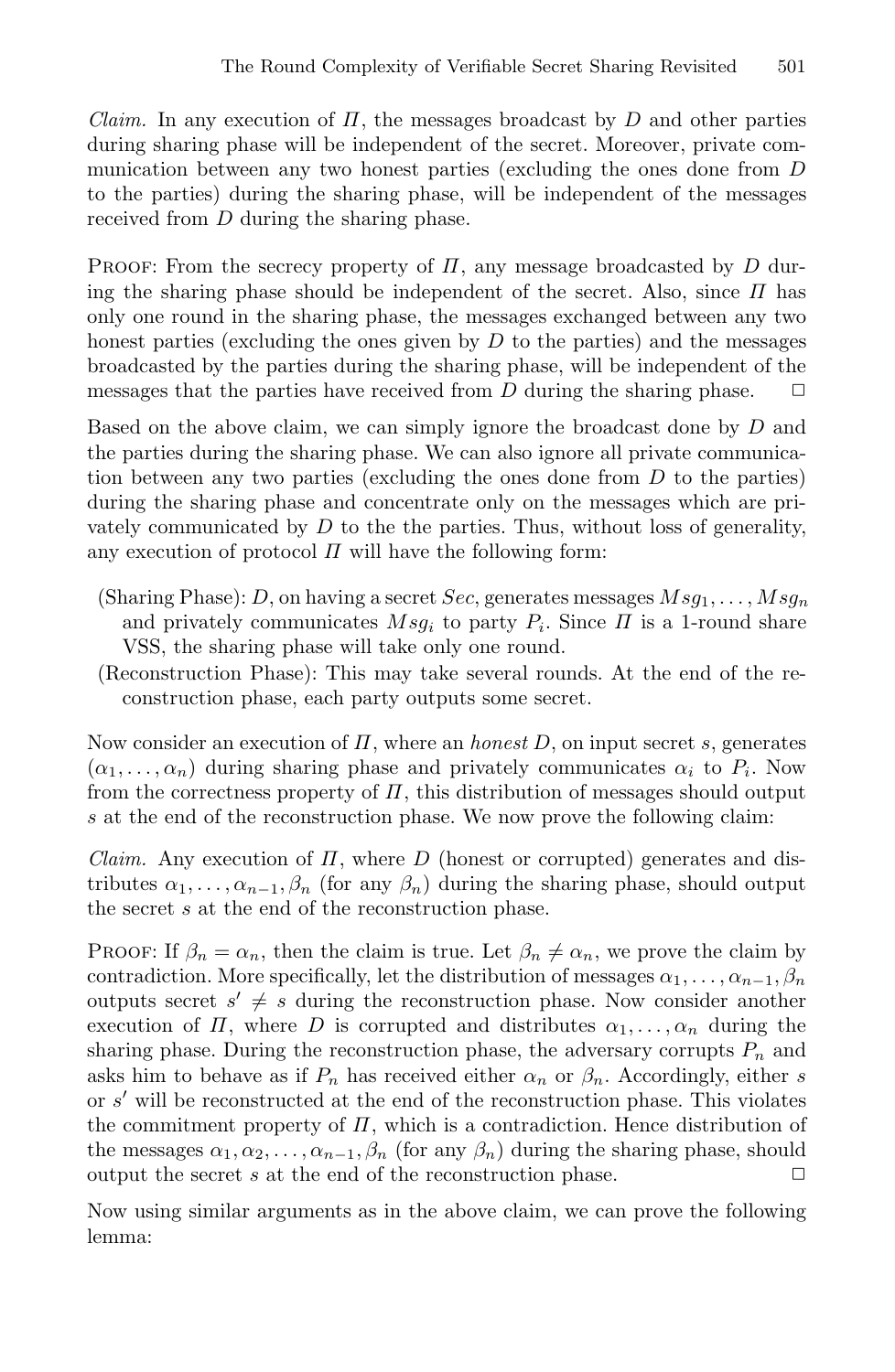**Lemma 9.** *Any execution of* Π*, where* D *(honest or corr[up](#page-13-0)ted) generates and*  $distributes \alpha_1, \beta_2, \ldots, \beta_n$  *(for any*  $\beta_2, \ldots, \beta_n$ ) during the sharing phase, should *output the secret* s *at the end of the reconstruction phase.*

Finally the above lemma clearly shows a violation of the secrecy property of  $\Pi$ because it states that any execution, where D gives message  $\alpha_1$  to  $P_1$  will always output the secret  $s$  at the end of the reconstruction phase. So if  $D$  is honest and adversary [pas](#page-17-1)sively corrupts  $P_1$  in such an execution, he will come to know that the shared secret is s, which is a violation of the secrecy property. Theorem 7 now follows from th[e](#page-16-11) [ab](#page-16-11)ove discussion.  $\Box$ 

Note that the above proof does not hold for WSS due to the fact that WSS requires only weak commitment, this prevents the argument that all sequences of messages sent to the parties need to be reconstructed to the same secret. In fact we can design a 1-round share, 2-round reconstruct  $(3t + 1, t)$  statistical WSS protocol (see Appendix A.)

We provide without proof a Statistical VSS, 1-Round Sharing for  $n = 4, t = 1$ . Proofs are provided in the full version [15].

### **Sharing Phase**

D **selects:** A random polynomial  $f(x)$  over  $\mathbb F$  of degree 1, such that  $f(0) = s$ . For  $i, 2 \leq i \leq 4$  the dealer chooses and sends to  $P_i$  the following:

- 1. A random polynomial  $f_i(x)$  over  $\mathbb{F}$ ,  $deg(f_i) = 1$  and  $f_i(0) = f(i)$ .
- 2. Random non-zero element from  $\mathbb{F}$ , denoted by  $\alpha_i$ .
- 3.  $v_{ji} = f_i(\alpha_i)$  for  $2 \leq j \leq 4$ .

**Reconstruction Phase, 2-rounds:**  $D(P_1)$  is not allowed to participate

**Round 1:** Each  $P_i$  broadcasts  $f'_i(x)$ , for  $2 \leq i \leq 4$ . **Round 2:** For  $2 \leq i \leq 4$ ,  $P_i$  broadcasts the evaluation point  $\alpha'_i$  and the values  $v'_{ji}$ , for  $2 \le j \le 4$ .

**Local Computation (by each party except**  $P_1$ ):

- 1. party  $P_i \in \mathcal{P} \setminus \{P_1\}$  is *confirmed* if there exists a  $P_j \in \mathcal{P} \setminus \{P_1, P_i\}$  for which  $f_i'(\alpha'_j) = v'_{ij}.$
- 2. If the  $f_i'(0)$  corresponding to the set of confirmed parties define a polynomial  $f(x)$  of degree one then output  $f(0)$  otherwise output NULL.

### **Open Problems**

This paper leaves an interesting open problem: What is the lower bound on the total number of rounds in VSS, i.e. sharing plus reconstruction? This problem is also closely connected to the question of whether we can design a 2-round statistical VSS protocol which satisfies the strong VSS definition. Such a protocol would immediately result in a total of 3-round VSS protocol.

**Acknowledgments.** We would like to thank the anonymous refrees of CRYPTO 2009 for several helpful suggestions.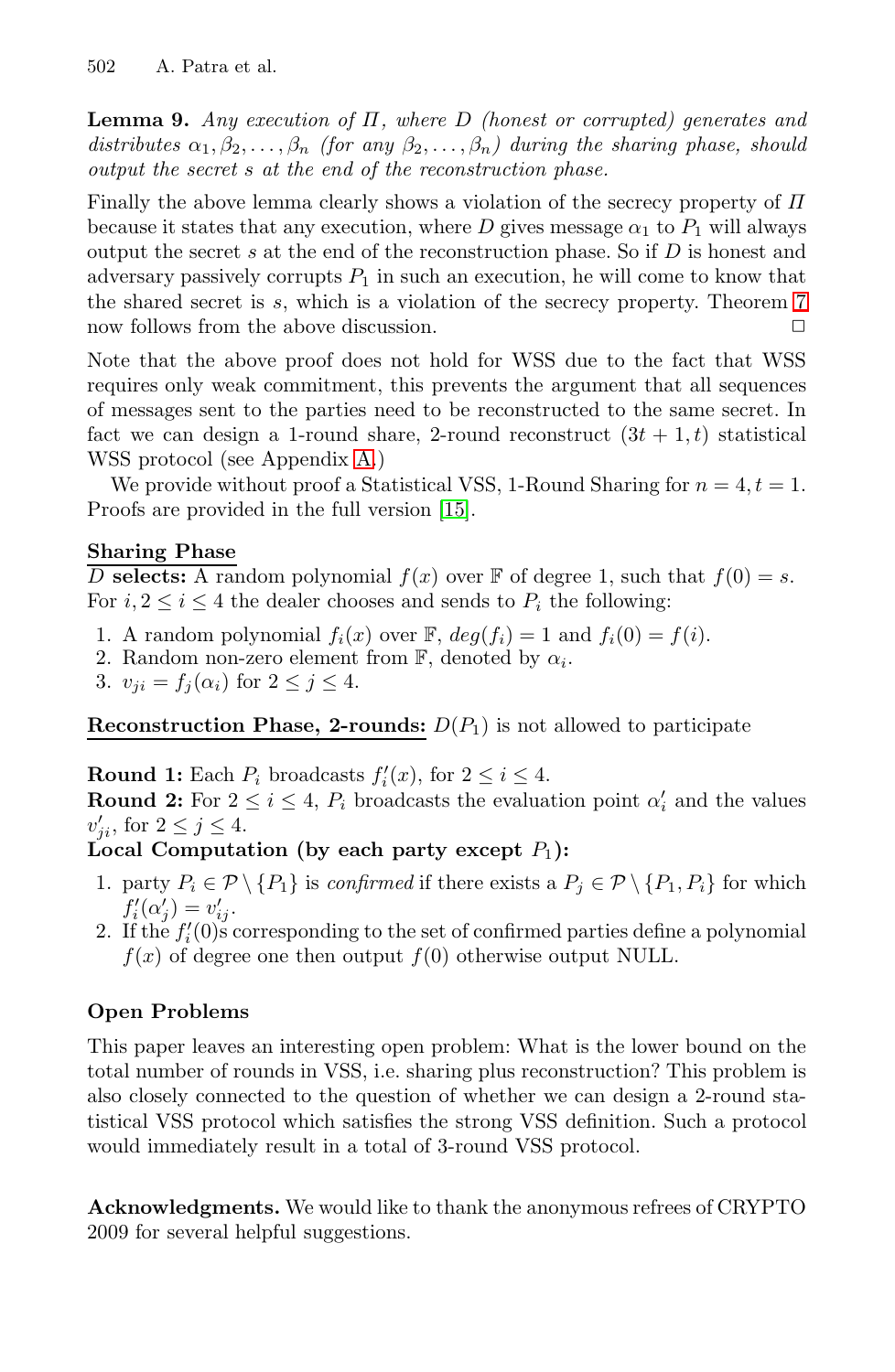### <span id="page-16-9"></span><span id="page-16-0"></span>**References**

- 1. Ben-Or, M., Goldwasser, S., Wigderson, A.: Completeness Theorems for Non-Cryptographic Fault-Tolerant Distributed Computation. In: STOC, pp. 1–10 (1988)
- 2. Chaum, D., Crpeau, C., Damgård, I.: Multiparty Unconditionally Secure Protocols. In: FOCS, pp. 11–19 (1988)
- 3. Chor, B., Goldwasser, S., Micali, S., Awerbuch, B.: Verifiable Secret Sharing and Achieving Simultaneity in the Presence of Faults. In: STOC, pp. 383–395 (1985)
- 4. Cramer, R., Damgård, I., Dziembowski, S.: On the Complexity of Verifiable Secret Sharing and Multiparty Computation. In: STOC, pp. 325–334 (2000)
- <span id="page-16-3"></span>5. Cramer, R., Damgård, I., Dziembowski, S., Hirt, M., Rabin, T.: Efficient Multiparty Computations Secure Against an Adaptive Adversary. In: Stern, J. (ed.) EUROCRYPT 1999. LNCS, vol. 1592, pp. 311–326. Springer, Heidelberg (1999)
- <span id="page-16-10"></span>6. Cramer, R., Damgård, I., Maurer, U.M.: General Secure Multi-Party Computation from Any Linear Secret-Sharing Scheme. In: Preneel, B. (ed.) EUROCRYPT 2000. LNCS, vol. 1807, pp. 316–334. Springer, Heidelberg (2000)
- <span id="page-16-2"></span>7. Dolev, D., Dwork, C., Waarts, O., Yung, M.: Perfectly Secure Message Transmission. JACM 40(1), 17–47 (1993)
- 8. Dwork, C.: Strong Verifiable Secret Sharing. In: van Leeuwen, J., Santoro, N. (eds.) WDAG 1990. LNCS, vol. 486, pp. 213–227. Springer, Heidelberg (1990)
- 9. Feldman, P.: A Practical Scheme for Non-Interactive Verifiable Secret Sharing. In: FOCS, pp. 427–437 (1987)
- <span id="page-16-6"></span><span id="page-16-1"></span>10. Fitzi, M., Garay, J., Gollakota, S., Pandu Rangan, C., Srinathan, K.: Round-[Optimal and Efficient Verifiable](http://www.wisdom.weizman.ac.il/~oded/pp.html) Secret Sharing. In: Halevi, S., Rabin, T. (eds.) TCC 2006. LNCS, vol. 3876, pp. 329–342. Springer, Heidelberg (2006)
- 11. Gennaro, R., Ishai, Y., Kushilevitz, E., Rabin, T.: The Round Complexity of Verifiable Secret Sharing and Secure Multicast. In: STOC, pp. 580–589 (2001)
- <span id="page-16-11"></span>12. Golderich, O., Micali, S., Wigderson, A.: How to Play a Mental Game– a Completeness Theorem for Protocols with Honest Majority. In: STOC 1987, pp. 218–229 (1987)
- <span id="page-16-4"></span>13. Goldreich, O.: Secure Multiparty Computation (2007), http://www.wisdom.weizman.ac.il/~oded/pp.html
- <span id="page-16-7"></span>14. J. Katz, C. Koo, and R. Kumaresan. Improving the Round Complexity of VSS in Point-to-Point Networks. Cryptology ePrint 2007/358; In: Aceto, L., Damgård, I., Goldberg, L.A., Halldórsson, M.M., Ingólfsdóttir, A., Walukiewicz, I. (eds.) ICALP 2008, Part II. LNCS, vol. 5126, pp. 499–510. Springer, Heidelberg (2008)
- <span id="page-16-8"></span><span id="page-16-5"></span>15. Patra, A., Choudhary, A., Rabin, T., Pandu Rangan, C.: The Round Complexity of Verifiable Secret Sharing Revisited. Cryptology ePrint 2008/172
- 16. Pedersen, T.P.: Non-Interactive and Information-Theoretic Secure Verifiable Secret Sharing. In: Feigenbaum, J. (ed.) CRYPTO 1991. LNCS, vol. 576, pp. 129–140. Springer, Heidelberg (1992)
- 17. Rabin, T.: Robust Sharing of Secrets When the Dealer is Honest or Cheating. J. ACM 41(6), 1089–1109 (1994)
- 18. Rabin, T., Ben-Or, M.: Verifiable Secret Sharing and Multiparty Protocols with Honest Majority. In: STOC, pp. 73–85 (1989)
- 19. Shamir, A.: How to Share a Secret. Comm. of the ACM 22(11), 612–613 (1979)
- 20. Tompa, M., Woll, H.: How to Share a Secret with Cheaters. In: Odlyzko, A.M. (ed.) CRYPTO 1986. LNCS, vol. 263, pp. 261–265. Springer, Heidelberg (1986)